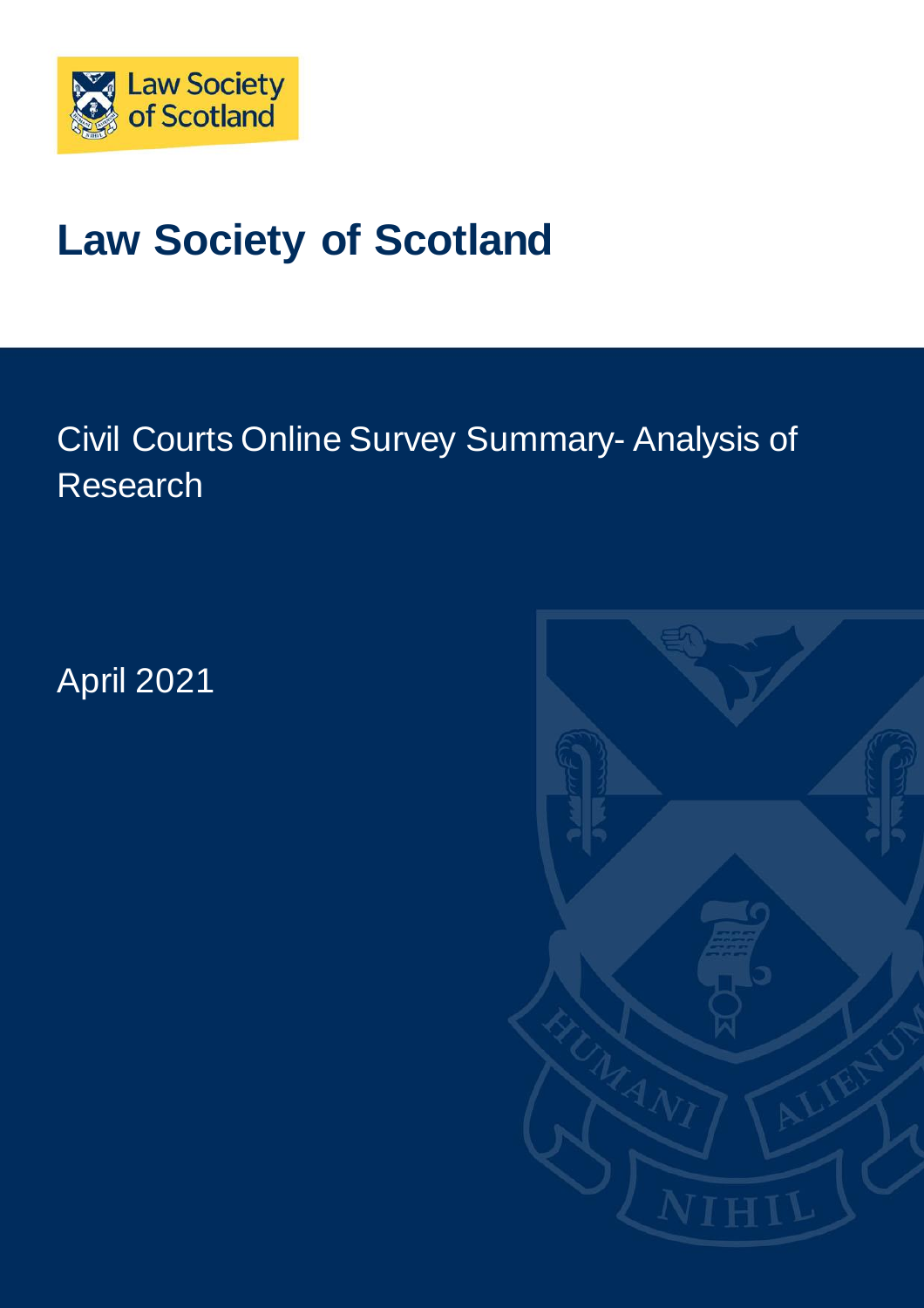

# **Introduction**

The Law Society of Scotland is the professional body for over 12,000 practising Scottish solicitors.

We are a regulator that sets and enforces standards for the solicitor profession which helps people in need and supports business in Scotland, the UK and overseas. We support solicitors and drive change to ensure Scotland has a strong, successful and diverse legal profession. We represent our members and wider society when speaking out on human rights and the rule of law. We also seek to influence changes to legislation and the operation of our justice system as part of our work towards a fairer and more just society.

The coronavirus pandemic continues to affect each and every one of us. Over the last year we have had to adapt both our working and our personal lives in order to minimise the spread of infection and save lives. While there appears at present to be some progress with regard to easing of current restrictions, we will all be required to adapt our daily lives for the foreseeable future.

This research is the latest in a number of Covid-19 related reports by the Society since the outbreak of the pandemic which have been undertaken to gain a better understanding of the impact coronavirus has had on the profession.

It is anticipated that this research into remote civil court procedures and the use of technology in remote civil courts will help inform discussions with key stakeholders such as Scottish Government, Scottish Courts and Tribunals Service (SCTS) and Scottish Legal Aid Board (SLAB) as to how civil courts can better operate during the pandemic. Its findings should also build upon how the profession has already adapted during the pandemic and help contribute towards a more efficient and effective justice system for the future,

It is also anticipated that this research will help inform discussion and debate at a virtual conference to be held on 10th May 2021 This virtual conference is to be chaired by Sheriff Alistair Duff, Director of the Judicial Institute for Scotland at the request of Lord Carloway, the Institute's President. This conference will consider, among other things, how civil court business should operate post pandemic.

# **Methodology Responses to Questionnaire**

The Society's Civil Justice Committee agreed on a series of survey questions which were incorporated into the questionnaire at Annex 1 to this report. The Society thereafter published the survey on its website, in Journal online, Lawscot News and social media inviting its members to respond. The survey was open from Friday 19 February 2021 and closed on Sunday 7 March 2021.

448 responses to the survey were received. According to the Society's records, 1013 solicitors currently carry out civil court work giving a response rate of 44%.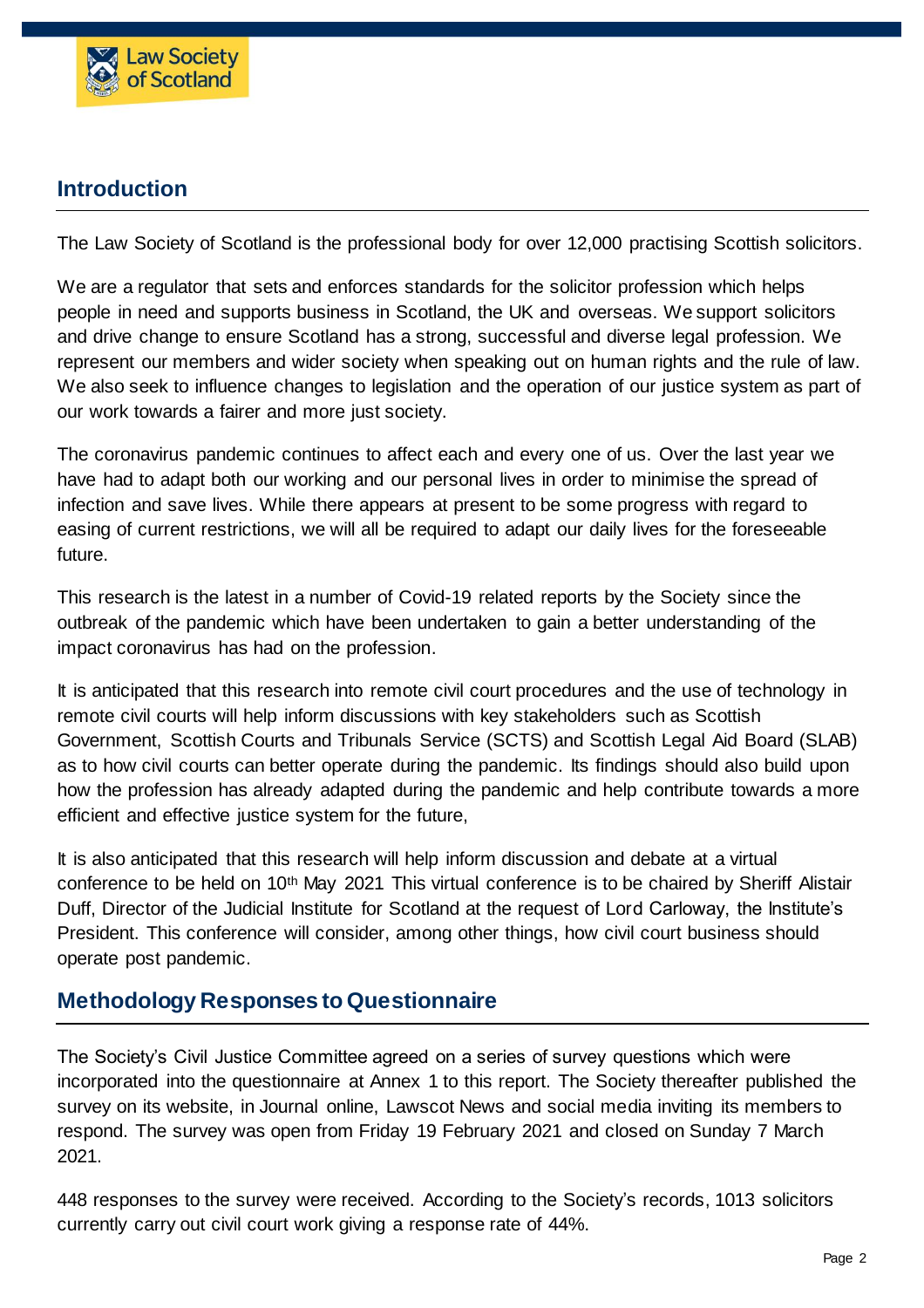

This is a high response rate in a relatively short time. Almost half of the available survey population responded to this survey over a two-week period.

We would very much like to thank all members who participated in the survey.

# **Summary**

The response rate shows us that there is a fantastic level of engagement within the profession with regard to both the advantages and disadvantages of remote civil court working as disclosed in the survey's findings.

Our members have been generally positive about remote civil court working. Benefits such as the reduction in both travel and waiting time and cost savings were cited by a large number of respondents as well as remote civil courts being a useful addition to physical court appearances. Increased efficiency in court business was also considered an advantage by many respondents. Procedural hearings were thought to be working particularly well remotely by most respondents.

A majority of respondents stated that they would like to continue with remote hearings, particularly for procedural hearings, after the pandemic.

A significant number of respondents had, however, highlighted a number of issues, both with regard to the technology required for remote appearances. These included not having the right equipment, not having a good internet connection and not having had the appropriate training in the use of the technology required. Concerns were also expressed by some regarding the practical difficulties experienced with remote court hearings such as obtaining clients' instructions and clients struggling to fully understand and participate. Inconsistencies in the approach of different courts to remote hearings were also highlighted. Remote proofs and other evidential hearings were also cited by the majority of respondents as not working well and being less engaging for clients.

The Scottish solicitor profession has had to adapt to the changes brought about as a result of the pandemic in ways that may not have been anticipated at its outset in March 2020. The results of this survey disclose that our members who carry out civil court work continue to adapt and innovate in response to the challenges and opportunities brought about by remote court working. It is anticipated that consideration be given to remote courts operating post-pandemic, at least in those areas of work such as procedural hearings, unopposed motions and unopposed applications where it has been considered so far to be operating well.

It is also anticipated that better use of or upgrades to existing technology be considered as well as the necessary measures required to reduce the level of inconsistency of practice across Scottish courts at present.

In this respect, the Society welcomes the opportunity to continue its work with Scottish Government, SCTS and SLAB in order that this can be achieved.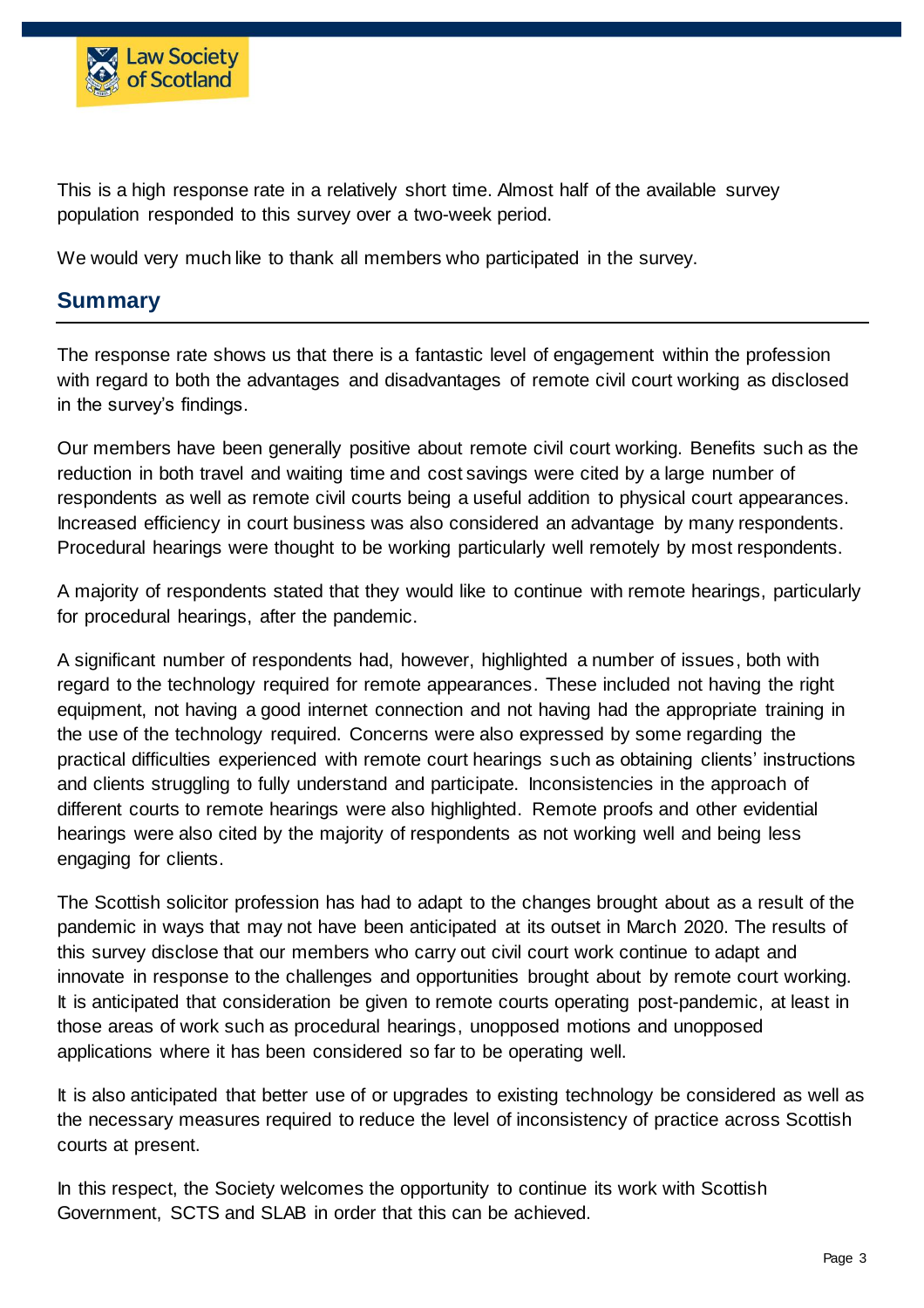

# **Responses to Questionnaire**

The following charts provide respondents' answers to the questionnaire with some accompanying analysis

#### **Q1. What is your IMIS number? (This is the membership record number which appears as part of your username for logging in to our website and is listed on your practising certificate.)**

The first question asked respondents for their membership number to readily identify a number of key characteristics from the respondent which could be used in analysis. On the basis that this number could be provided, respondents could then skip to question 8. Those who could not provide their membership number were asked to complete the questions at 2-7.

#### **Q2. What is the size of the legal team in your firm/organisation, including solicitors, paralegals and trainee solicitors?**



| <b>ANSWER CHOICES</b> | <b>RESPONSES</b> |     |
|-----------------------|------------------|-----|
| 1                     | 3.39%            | 12  |
| $2 - 4$               | 14.97%           | 53  |
| $5-9$                 | 16.10%           | 57  |
| 10-19                 | 17.51%           | 62  |
| 20-39                 | 13.28%           | 47  |
| 40 plus               | 34.75%           | 123 |
| <b>TOTAL</b>          |                  | 354 |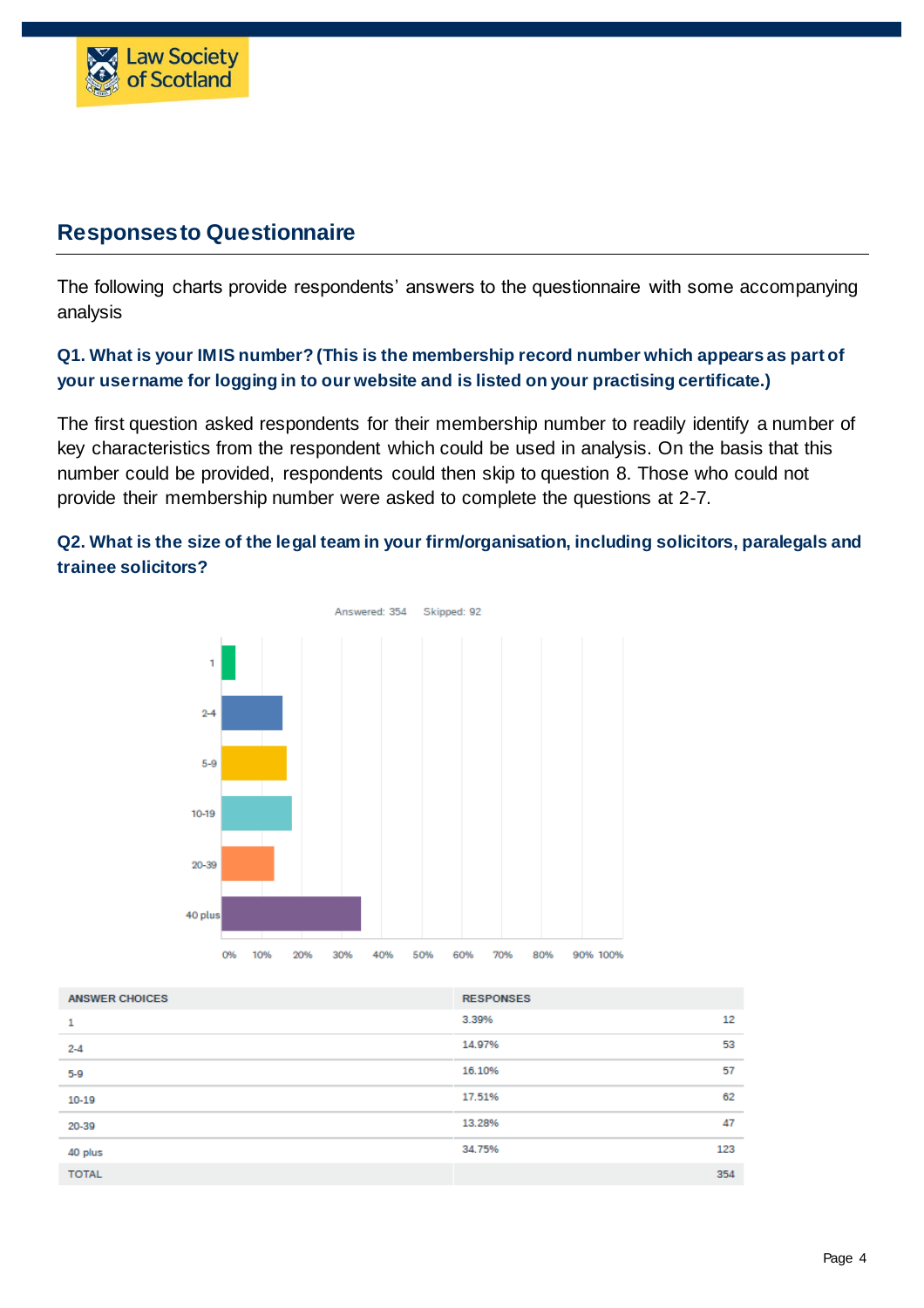

#### **Q3. Which sector do you work in?**



| <b>ANSWER CHOICES</b>               | <b>RESPONSES</b> |     |
|-------------------------------------|------------------|-----|
| Sole practitioner                   | 9.07%            | 32  |
| High street firm                    | 35.13%           | 124 |
| Big firm                            | 34.56%           | 122 |
| In-house solicitor - private sector | 2.27%            | 8   |
| In-house solicitor - public sector  | 16.15%           | 57  |
| Other (please specify)              | 2.83%            | 10  |
| <b>TOTAL</b>                        | 353              |     |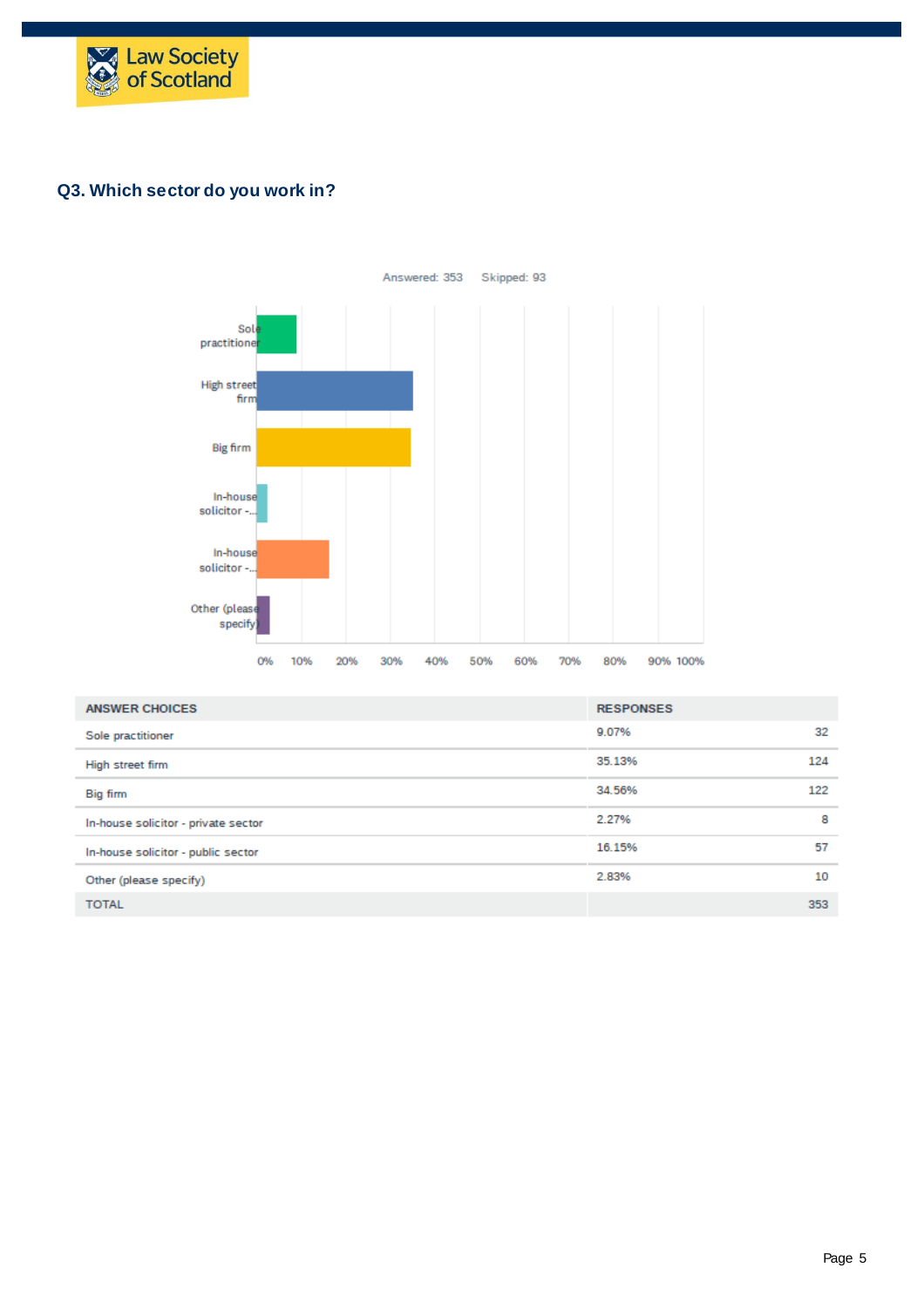

#### **Q4. In which sheriffdom do you principally appear in court?**



| <b>ANSWER CHOICES</b>                    | <b>RESPONSES</b> |     |
|------------------------------------------|------------------|-----|
| Glasgow and Strathkelvin                 | 24.65%           | 87  |
| <b>Lothian and Borders</b>               | 36.83%           | 130 |
| North Strathclyde                        | 13.31%           | 47  |
| South Strathclyde, Dumfries and Galloway | 11.33%           | 40  |
| Tayside, Central and Fife                | 15.30%           | 54  |
| Grampian, Highlands and Islands          | 14.16%           | 50  |
| <b>Total Respondents: 353</b>            |                  |     |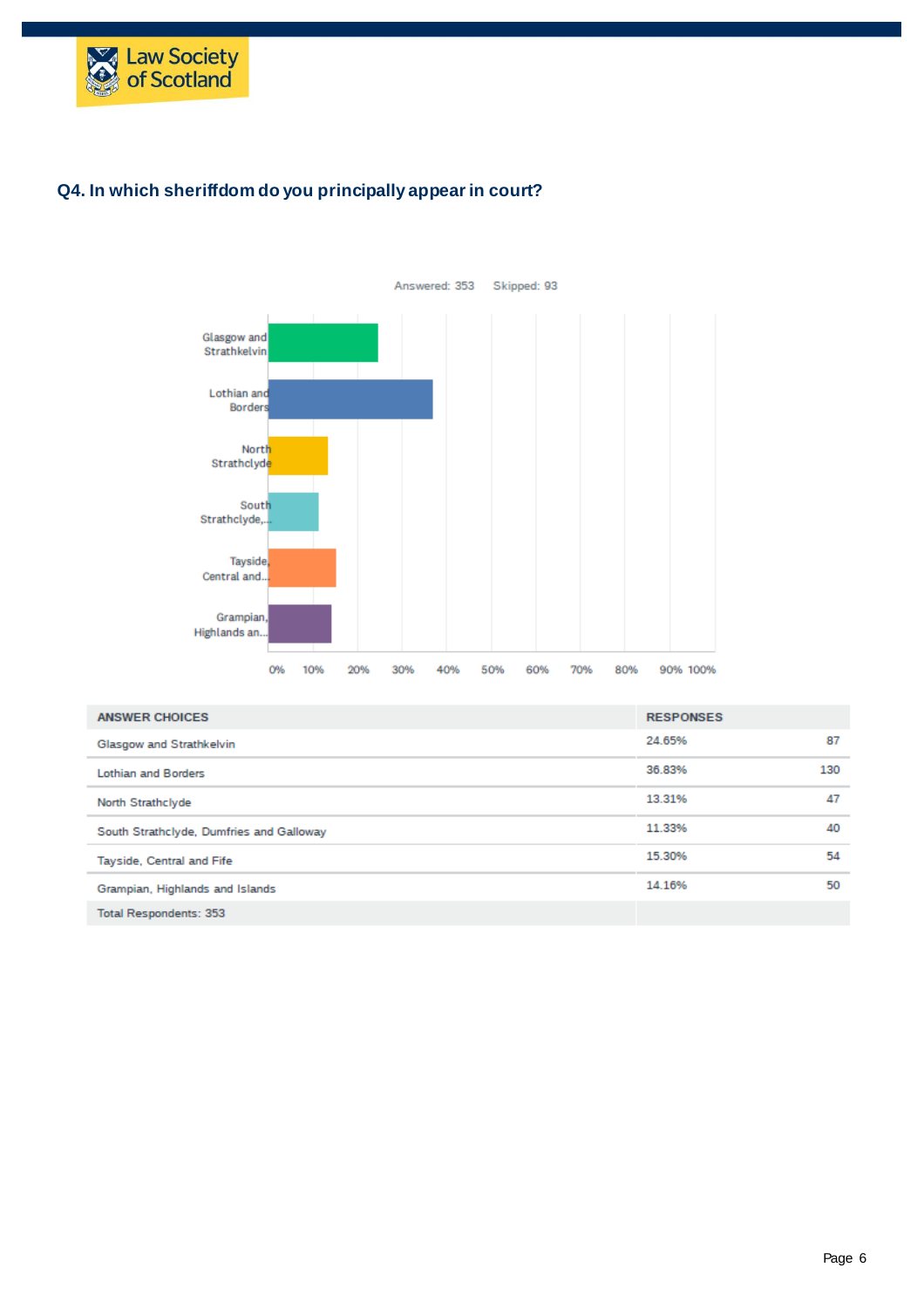

#### **Q5. Which of the following best describes your position in your firm/organisation?**



| <b>ANSWER CHOICES</b>                                                     | <b>RESPONSES</b> |     |
|---------------------------------------------------------------------------|------------------|-----|
| Trainee solicitor - private practice/ in-house public/ in-house private   | 3.40%            | 12  |
| Employed solicitors - private practice/ in-house public/ in-house private | 32.86%           | 116 |
| Associate                                                                 | 20.96%           | 74  |
| Partner                                                                   | 40.79%           | 144 |
| Consultant                                                                | 1.98%            |     |
| <b>TOTAL</b>                                                              |                  | 353 |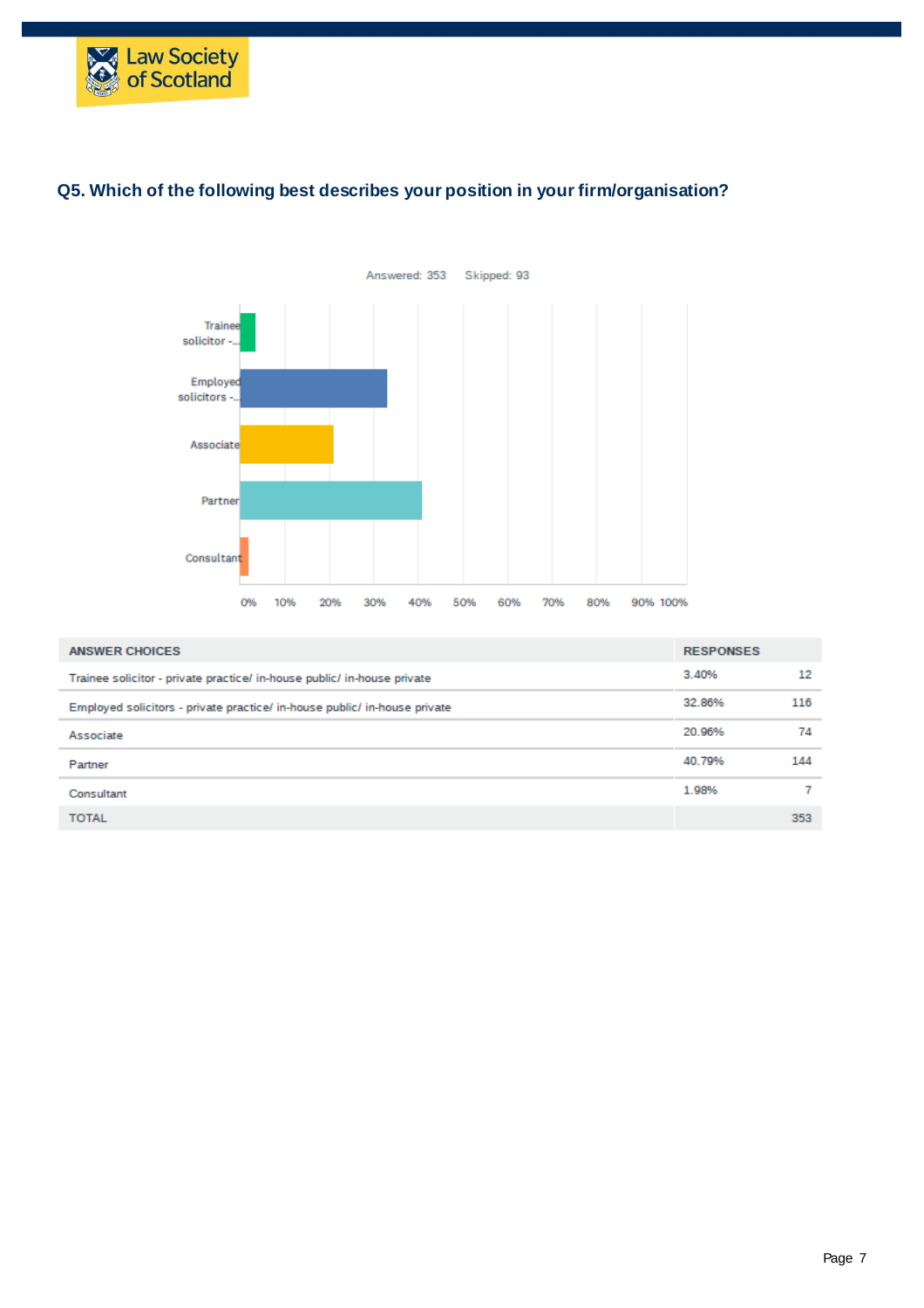



# **Q6. Are you a solicitor advocate with rights of audience in the Court of Session?**

| <b>ANSWER CHOICES</b> | <b>RESPONSES</b> |     |
|-----------------------|------------------|-----|
| Yes                   | 8.76%            | 31  |
| No                    | 91.24%           | 323 |
| <b>TOTAL</b>          |                  | 354 |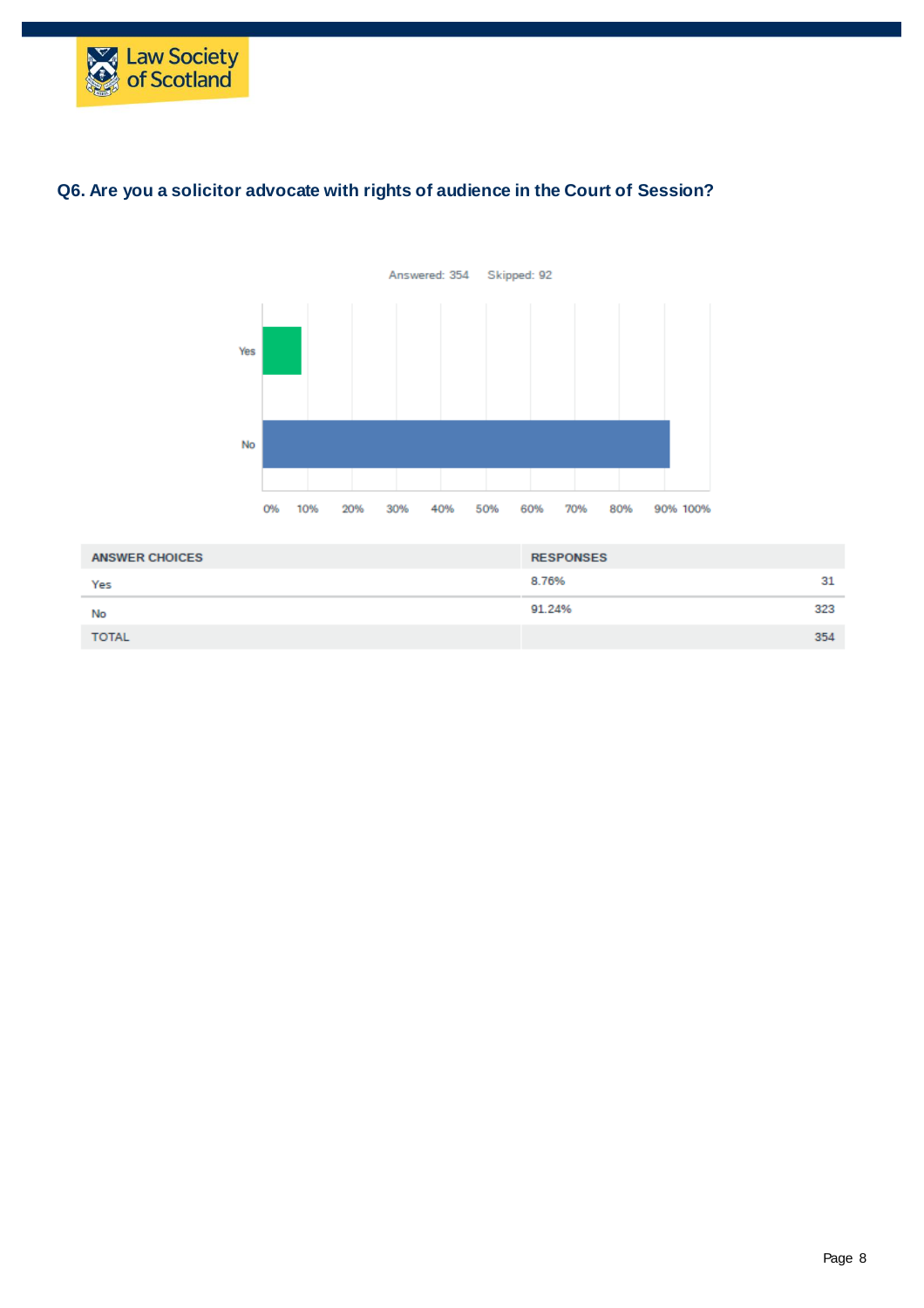



#### **Q7. Which of the following age brackets do you fall into?**

| <b>ANSWER CHOICES</b> | <b>RESPONSES</b> |     |
|-----------------------|------------------|-----|
| Under 24              | 0.56%            | 2   |
| 25-29                 | 12.43%           | 44  |
| 30-39                 | 28.81%           | 102 |
| 40-49                 | 22.60%           | 80  |
| 50-59                 | 27.97%           | 99  |
| 60 or over            | 6.50%            | 23  |
| Prefer not to say     | 1.13%            | 4   |
| <b>TOTAL</b>          |                  | 354 |

#### Questions at 2-7 were asked in relation to-

- 2. size of legal team in firm/organisation.
- 3. sector the respondent works in.
- 4. sheriffdom the respondent principally appears in court.
- 5. respondent's position in firm/organisation.
- 6. whether the respondent was a solicitor advocate.
- 7. the respondent's age.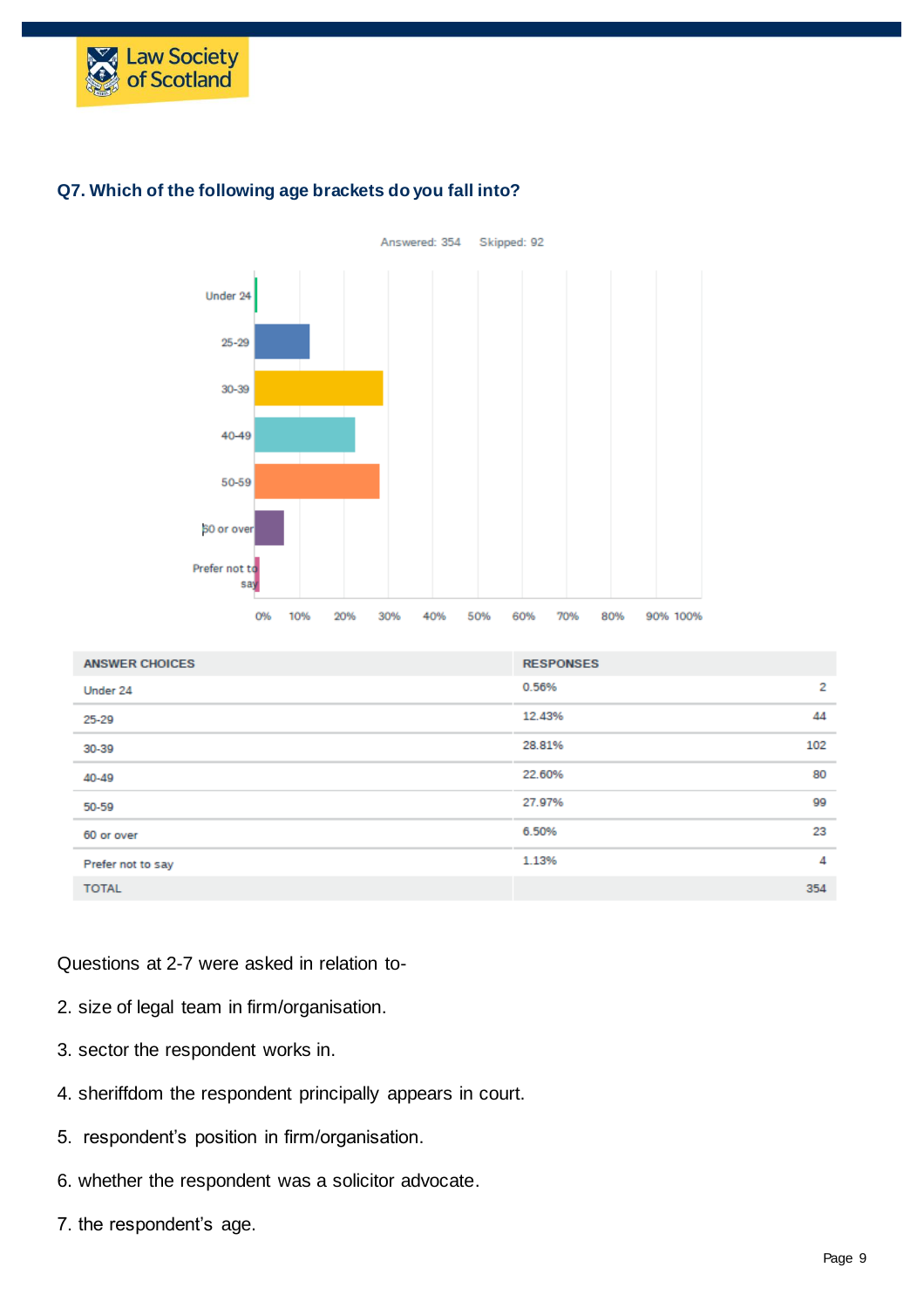

The responses received to questions 2 to 7 indicated that the survey sample was broadly representative of that sector of the profession which conducts civil court business as a whole and provides a sound basis for the survey's findings





| <b>ANSWER CHOICES</b>  | <b>RESPONSES</b> |     |
|------------------------|------------------|-----|
| Telephone              | 31.16%           | 110 |
| Webex                  | 34.84%           | 123 |
| FaceTime               | 0.28%            | 1   |
| <b>Microsoft Teams</b> | 18.41%           | 65  |
| Zoom                   | 11.33%           | 40  |
| Other (please specify) | 3.97%            | 14  |
| <b>TOTAL</b>           |                  | 353 |

Question 8 asked respondents for preferred method of remote appearance. 353 respondents answered. Roughly one third of respondents (31%) preferred telephone and just over one third (35%) preferred Webex. Microsoft Teams (18%) and Zoom (11%) were the other main preferred options.

The various means of being able to attend remotely tends to suggest that there is an inconsistency in courts' approach as referred to in the survey responses.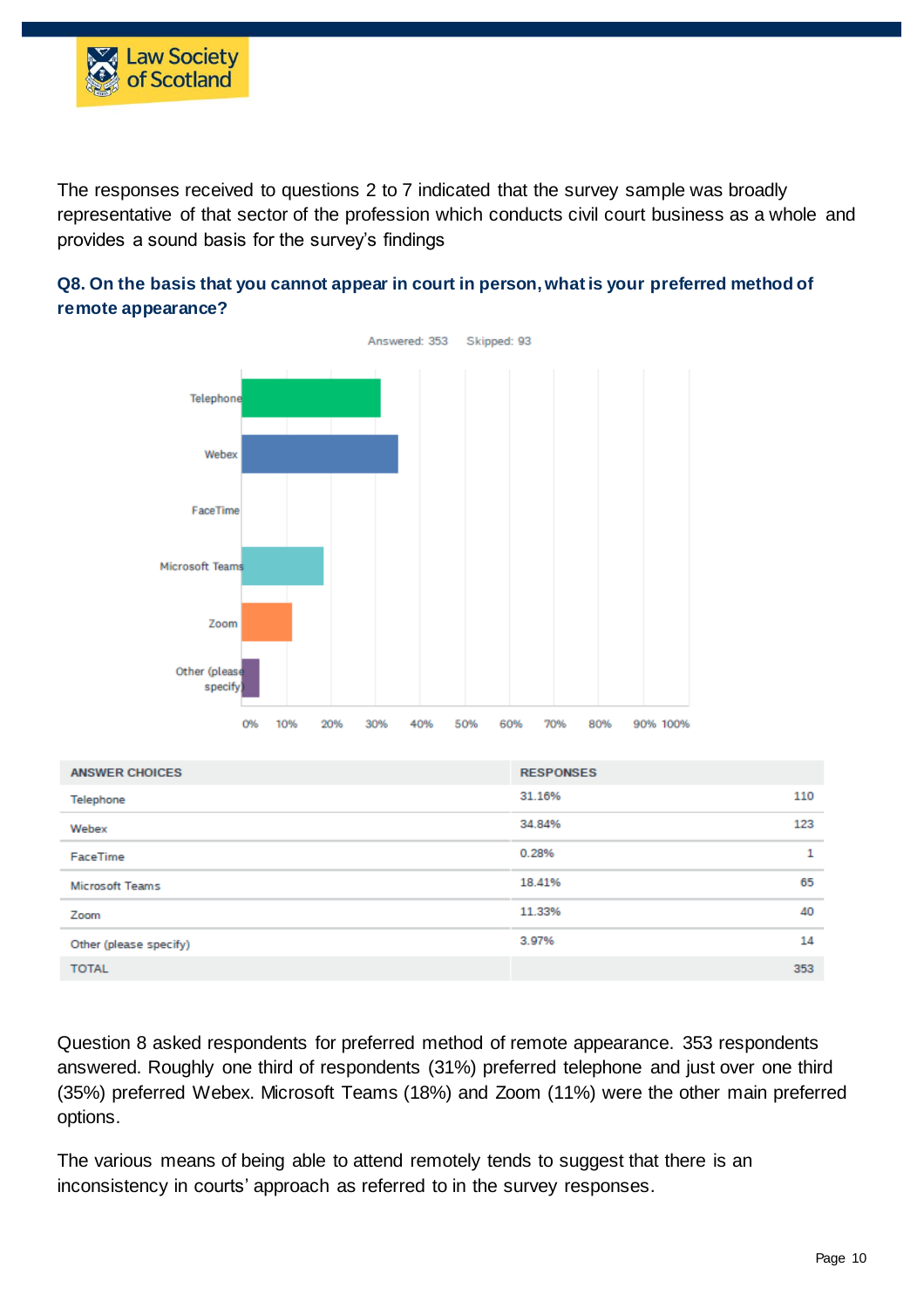

## **Q9. Which of the following present you with difficulties with the technology required for remote appearance? (Please select all which apply.)**



| <b>ANSWER CHOICES</b>                                         | <b>RESPONSES</b> |     |
|---------------------------------------------------------------|------------------|-----|
| None of the above                                             | 59.38%           | 209 |
| don't have the right equipment                                | 9.09%            | 32  |
| don't have a good internet connection                         | 15.34%           | 54  |
| I have had no training in the use of the technology required  | 18.75%           | 66  |
| I have disabilities which make it harder to interact remotely | 0.57%            | 2   |
| Other (please specify)                                        | 994%             | 35  |
| <b>Total Respondents: 352</b>                                 |                  |     |

Question 9 related to difficulties with technology. 352 respondents answered this question and were invited to make multiple responses. The majority (59%) stated that they had no difficulty with technology. Out of those respondents who opted for the listed difficulties, 19% stated that they had no training in the use of the technology and 15% replied that they did not have a good internet connection. Two respondents cited disabilities which made it hard to interact remotely. Almost 10% stated other reasons such as an inconsistency of courts' approach, employers' IT security policy prohibiting the use of certain platforms and home- schooling arrangements resulting in issues around use of wifi in the home.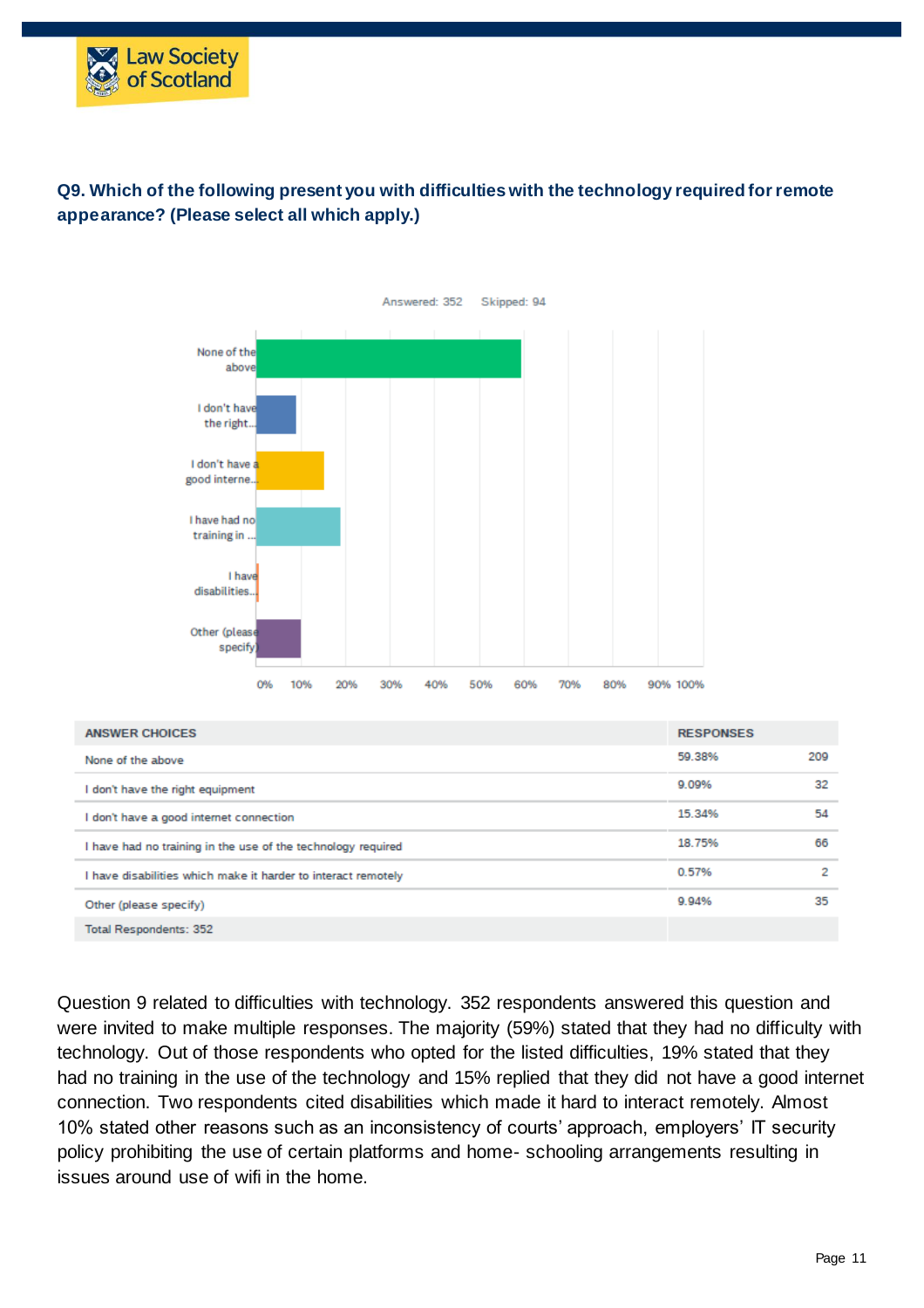



#### **Q10. What other practical difficulties do you experience with remote court appearances? (Please select all which apply.)**

Question 10 asked about other practical difficulties experienced with remote court appearances. Respondents were invited to select more than one response. 354 respondents answered the question. While almost one third of respondents (32%) stated that they had no practical difficulties, 45% found it challenging to obtain clients' instructions during remote proceedings, 41% thought that their clients struggled to either understand or participate in remote proceedings and almost a quarter (23%) found it more difficult to articulate their position in remote proceedings. One fifth of respondents cited other difficulties such as no proper analysis of witness credibility, interruptions due to delays in speaking, difficulty in gauging the reaction of the sheriff and other participants, difficulty in liaising with other agents before proceedings commence and clients' lack of respect for the gravitas of proceedings when conducted remotely.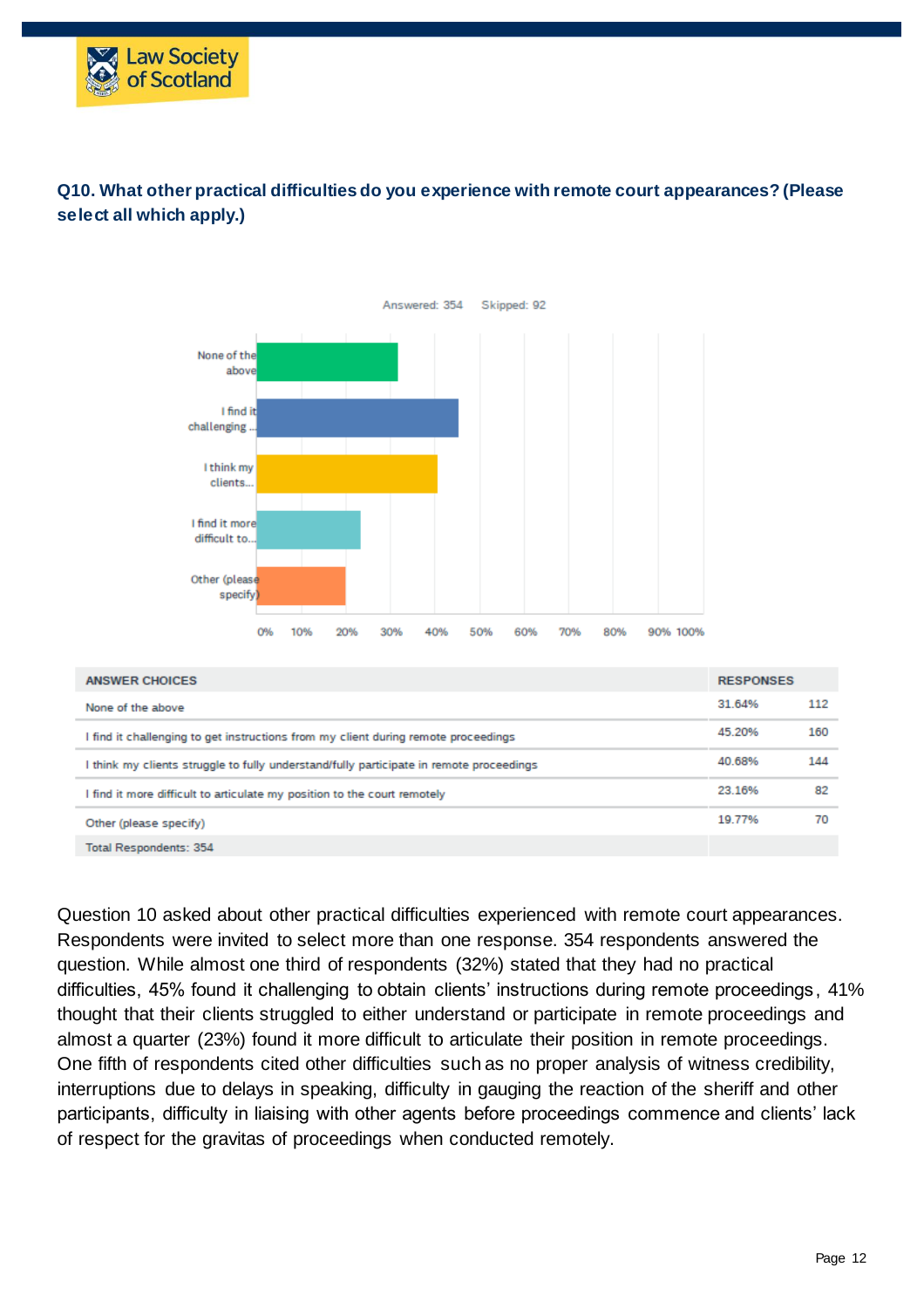



#### **Q11. In your experience are remote hearings approached in a consistent way in different courts?**

Question 11 related to whether, in respondents' experience, remote hearings are approached in a consistent way in different courts.353 respondents answered this question. 58% stated that there were inconsistencies, 10% stated that courts were consistent and 32% stated that they did not have enough experience to comment.

Inconsistencies cited included different time limits for written submissions, some courts required written submissions while others did not, different remote platforms for different courts, some courts calling the agent and others asking the agent to dial in. Also, there were differences in timings of hearings with some courts allocating specific times for each hearing while others allocated a fixed time for all hearings that days resulting in agents having to keep the remote link clear until their case called.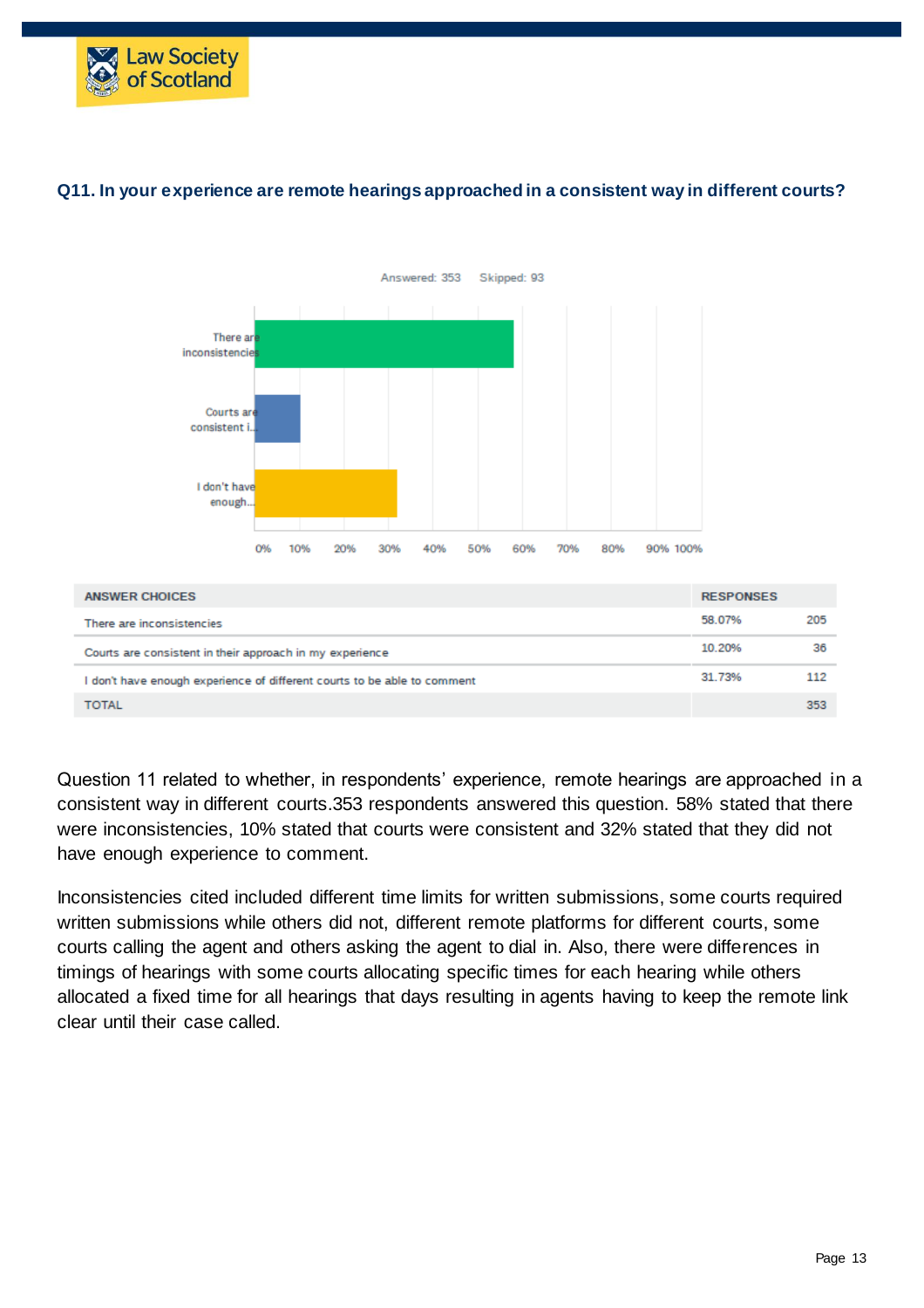

### **Q12. What are the benefits, if any, of using technology in relation to remote civil courts? (Please select all which apply.)**

| <b>ANSWER CHOICES</b>                                      | <b>RESPONSES</b> |     |
|------------------------------------------------------------|------------------|-----|
| None of the above                                          | 4.80%            | 17  |
| It saves me travel time                                    | 90.68%           | 321 |
| It saves me waiting time                                   | 74.58%           | 264 |
| It reduces costs                                           | 69.21%           | 245 |
| It's easier to report to my clients                        | 13.28%           | 47  |
| It's more efficient than being personally present in court | 54.52%           | 193 |
| Other (please specify)                                     | 9.04%            | 32  |
| <b>Total Respondents: 354</b>                              |                  |     |

Question 12 asked about the benefits, if any, of using technology in relation to remote civil courts. Respondents were invited to select more than one response.354 respondents answered. The vast majority (91%), indicated that it saved travel time, 75% that it saved waiting time, 69% that it reduced costs and over half (55%) that it is more efficient than being personally present in court. From the 9% who indicated other benefits, one respondent cited the benefit in instructing expert witnesses on a national basis without increasing cost. Another mentioned the benefit of appearing remotely in geographically distant courts. The benefit of keeping staff safe was also mentioned as was the reduction in one's carbon footprint.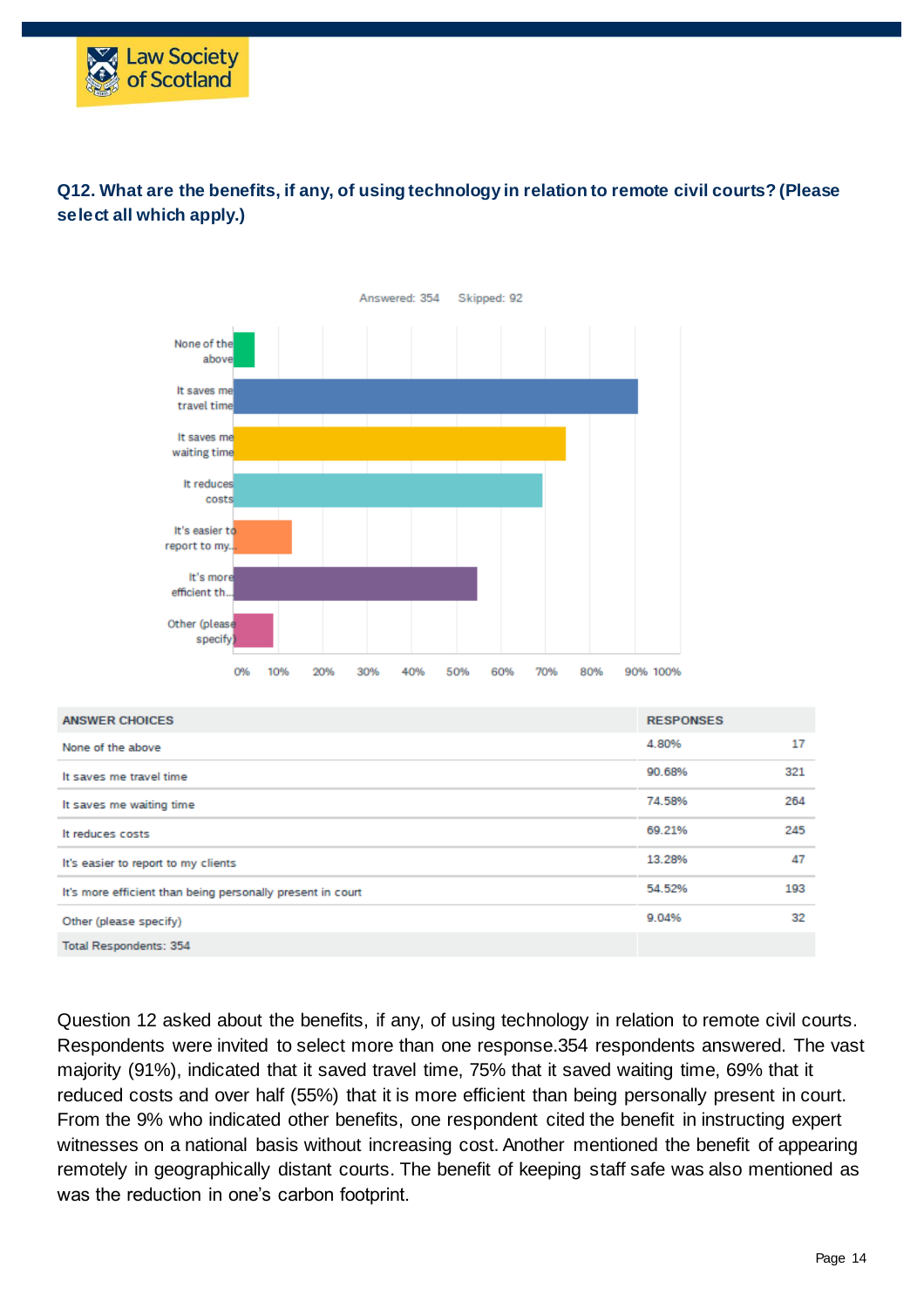

# **Q13. Which aspects, if any, of civil court procedure do you think work particularly well remotely? (Please select all which apply)**



Question 13 asked which aspects, if any, of civil court procedure do respondents think work particularly well. Respondents were invited to select more than one response. 353 respondents answered. The vast majority (91%) indicated procedural hearings, 25% first instance debates, 15% appeals, 5% proofs and 3% evidential hearings. From the 12% who indicated other aspects, child welfare hearings, child protection orders, unopposed motions and applications and adults with incapacity hearings were mentioned. 7% indicated that no aspects of civil court technology worked particularly well.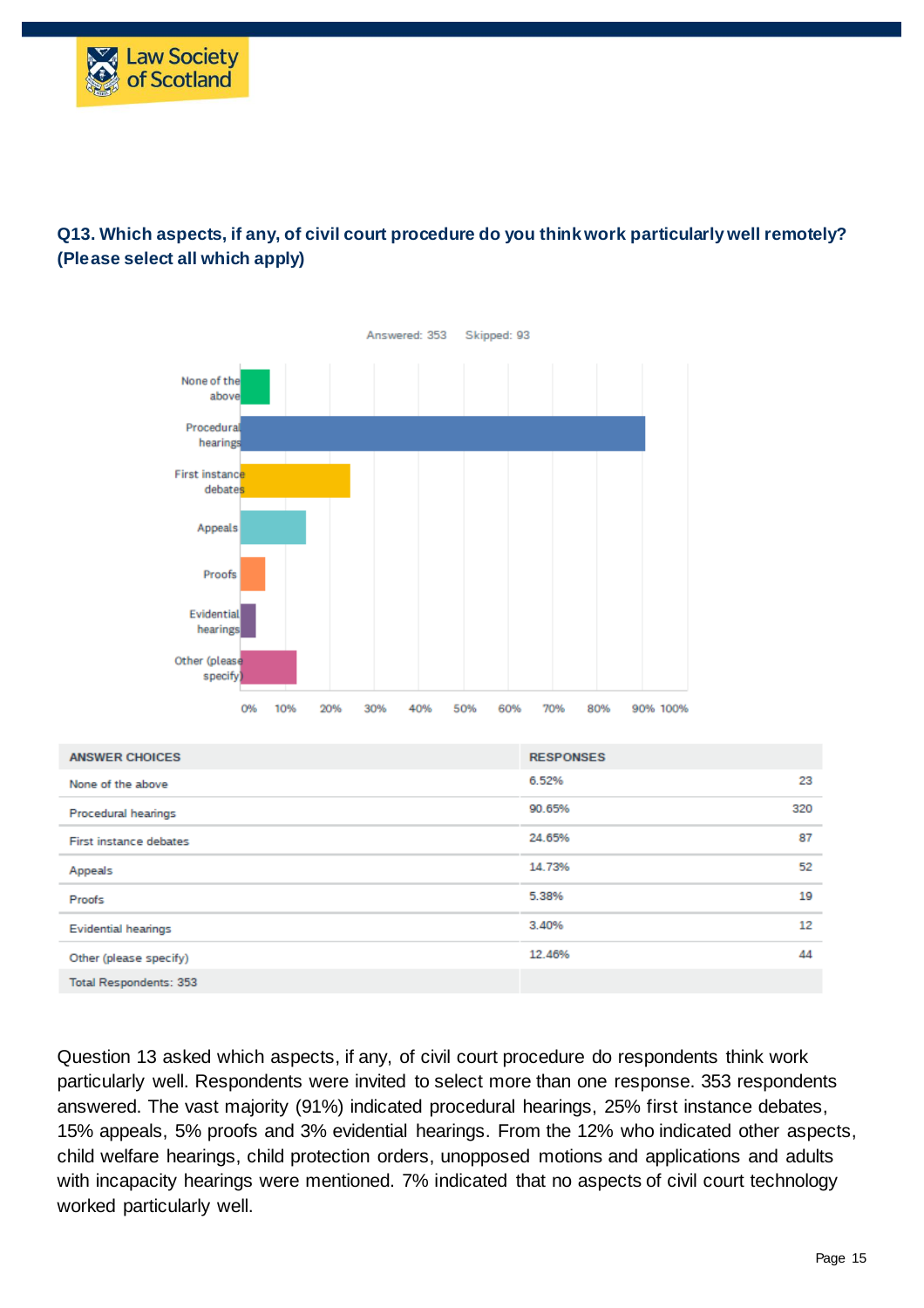

#### **Q14. Please use this space to provide reasons for your answer to the previous question:**

Answered: 314 Skipped: 132

Question 14 provided respondents an opportunity to provide reasons for their responses at question 13. 314 responses were provided. Among those responses, some common themes were:

- (i) In comparison with proofs, procedural and administrative hearings are already relatively short. Conducting them remotely means that a larger number can be undertaken without having to factor in travel time.
- (ii) The benefit of dealing with short procedural hearings and unopposed applications remotely as opposed to more contentious proofs or child welfare hearings.
- (iii) Applications could be both lodged and determined more quickly when undertaken remotely.
- (iv) The benefits of no travel and waiting time.
- (v) The benefit of not having to attend court for a procedural/administrative calling.

In terms of specific comments, one respondent noted the benefit of not having to instruct local agents if no physical court appearance is required. Another saw a benefit in dispensing with urgent local authority applications remotely. Another respondent remarked upon the increased benefit of not having to travel long distances to make personal appearances in sheriff courts in different parts of the country.

Some respondents commented on the benefit of remote proofs from a time saving perspective.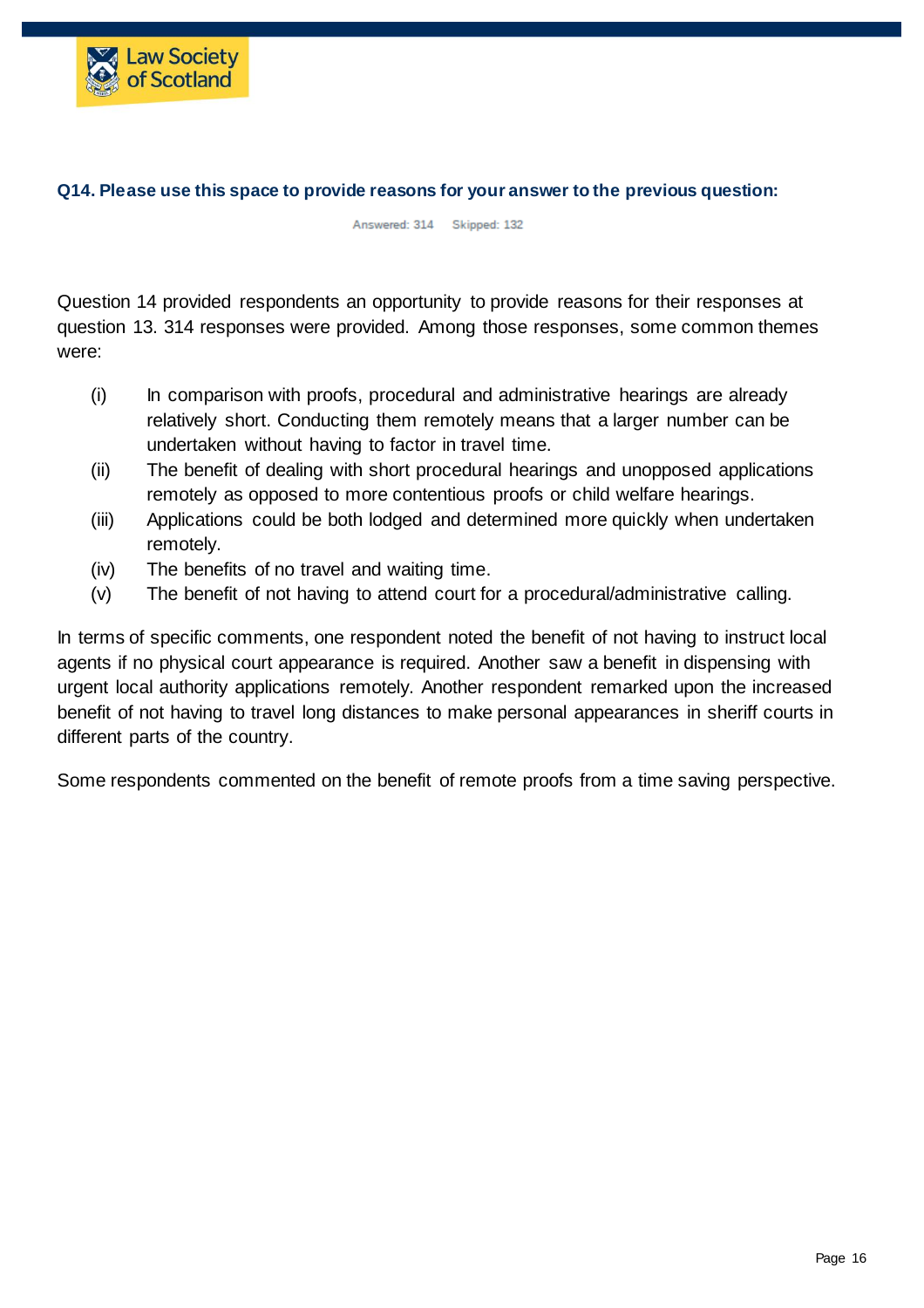

## **Q15 Which aspects, if any, of civil court procedure do you think do not work at all well remotely? (Please select all that apply.)**



| <b>ANSWER CHOICES</b>      | <b>RESPONSES</b> |     |
|----------------------------|------------------|-----|
| None of the above          | 14.87%           | 51  |
| Procedural hearings        | 4.37%            | 15  |
| First instance debates     | 12.54%           | 43  |
| Appeals                    | 15.74%           | 54  |
| Proofs                     | 68.51%           | 235 |
| <b>Evidential hearings</b> | 66.18%           | 227 |
| Other (please specify)     | 19.24%           | 66  |
| Total Respondents: 343     |                  |     |

Question 15 asked which aspects, if any, of civil court procedure do respondents think do not work particularly well. Respondents were again invited to select more than one response. 343 respondents answered. 69% indicated proofs, 68% evidential hearings,16% appeals, 13% first instance debates and 4% procedural hearings.15% answered none of the above.

Interestingly, there was more than double the number of respondents who answered "none of the above" to this question on what was not working well, compared with respondents who answered "none of the above" in response to question 13 which related to which aspects of remote court procedure were working well.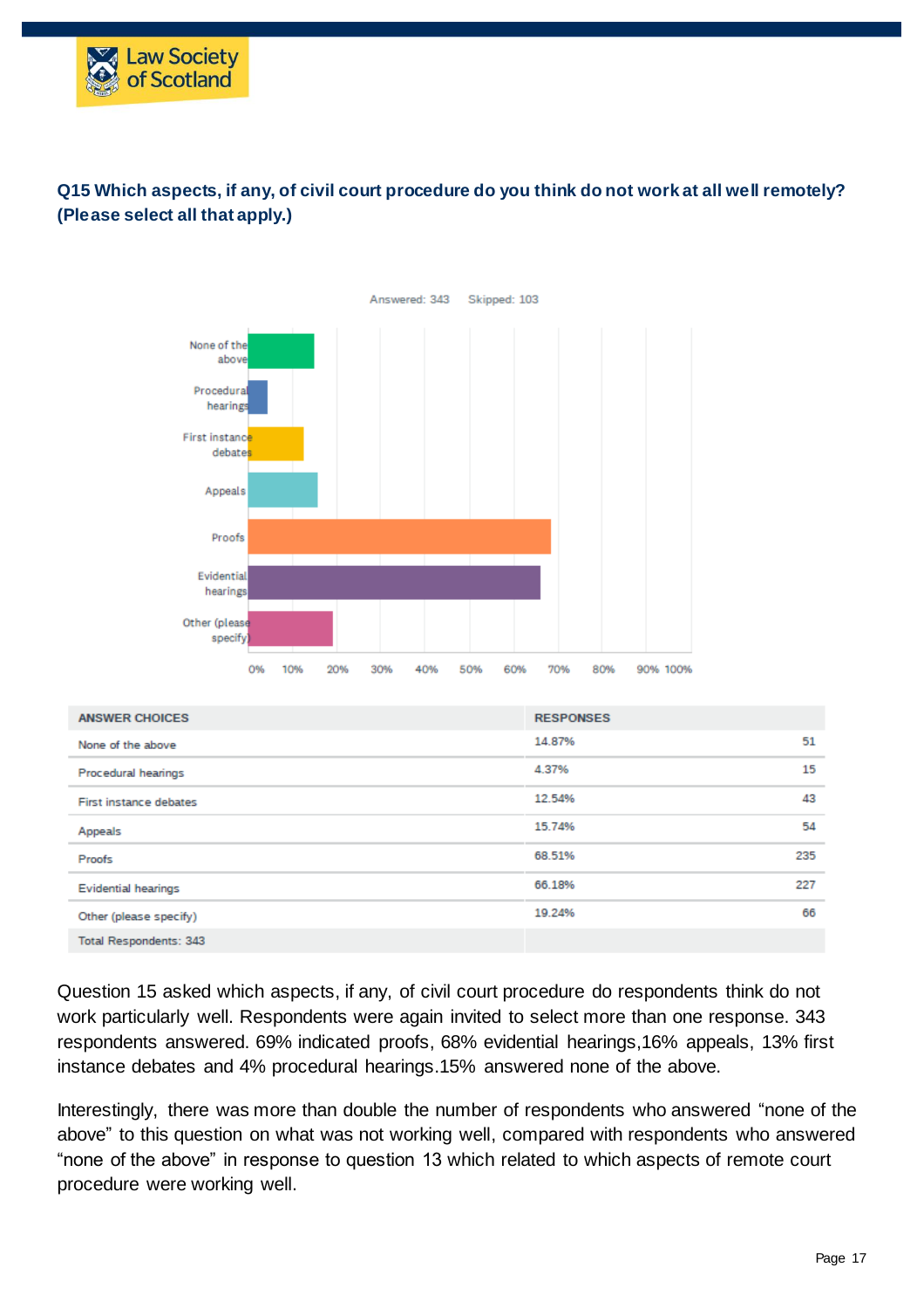

From the 19% who indicated other aspects, child welfare hearings, more complex proofs, contentious hearings and opposed applications were mentioned.

#### **Q16. Please use this space to provide reasons for your answer to the previous question:**

Question 16 provided respondents with an opportunity to provide reasons for their responses to question 15. 286 responses were provided. Among those responses, some common themes were:

- (i) Difficulties in assessing witness credibility and reliability remotely.
- (ii) The loss of the formality of court proceedings when conducted remotely,
- (iii) The lack of opportunity for proper face to face interaction (with other agents, with witnesses and with the bench)
- (iv) Clients feeling disconnected/disengaged from proceedings.
- (v) General difficulties in effective participation in proceedings
- (vi) General difficulties with technology.
- (vii) The need for all parties' personal presence in a courtroom

One respondent commented specifically on the difficulties encountered with witnesses providing evidence from their own home when distracted by, for example, doorbells etc. Another commented on the lack of uniformity in how productions are displayed to witnesses in remote proceedings which once more highlights inconsistencies in different courts' approach as referred to in this summary.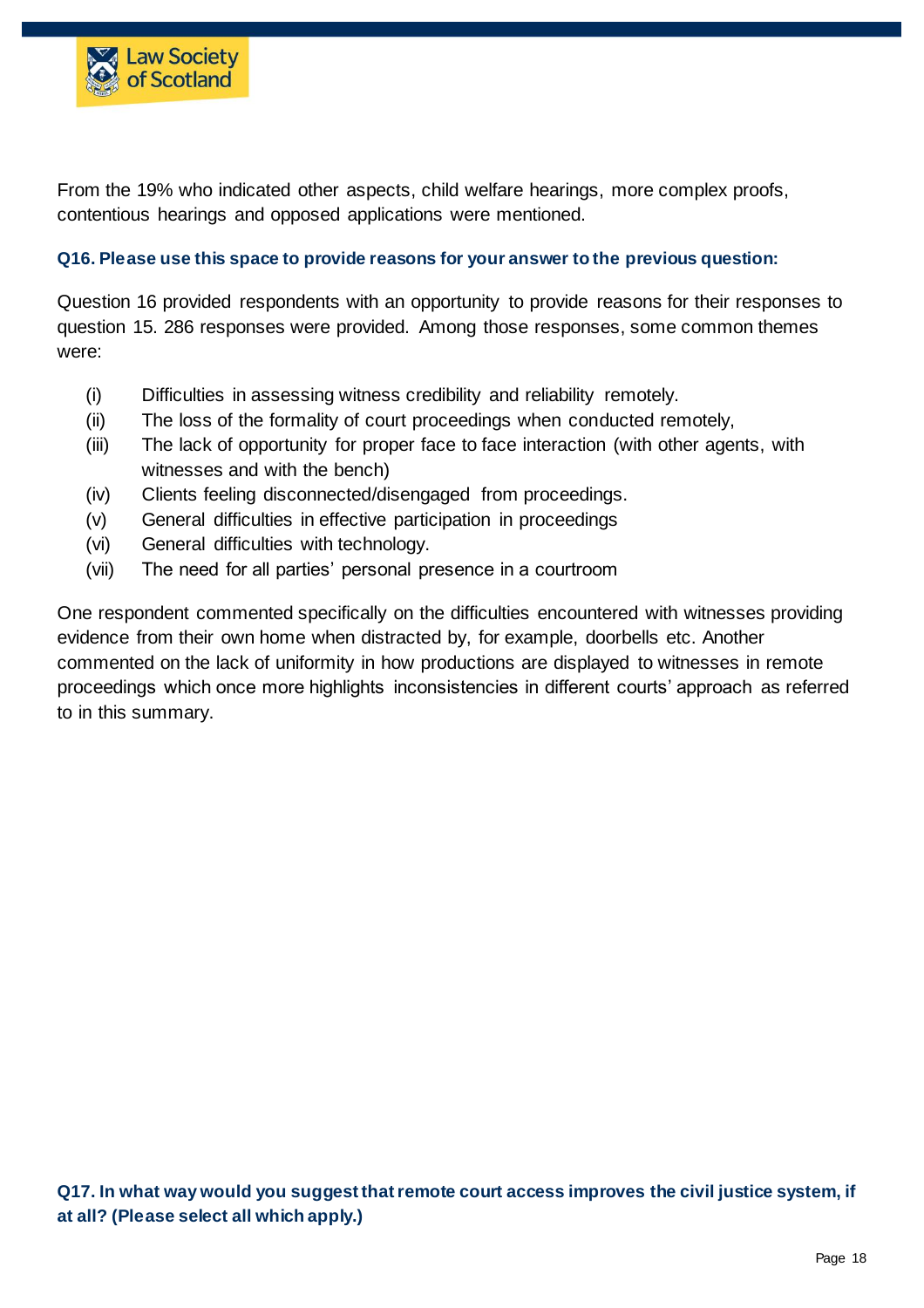



| <b>ANSWER CHOICES</b>                                         | <b>RESPONSES</b> |     |
|---------------------------------------------------------------|------------------|-----|
| Useful addition to physical court appearances                 | 75.50%           | 265 |
| Increase access to justice                                    | 24.22%           | 85  |
| Increase efficiency in court business                         | 69.52%           | 244 |
| Increase the public's accessibility to the courts             | 18.80%           | 66  |
| Increase clients' accessibility to the courts                 | 24.22%           | 85  |
| Remote court access does not improve the civil justice system | 11.40%           | 40  |
| Other (please specify)                                        | 6.84%            | 24  |
| <b>Total Respondents: 351</b>                                 |                  |     |

Question 17 asked respondents in what way they would suggest that remote court access improves the civil justice system, if at all. Respondents were invited to select more than one answer. 75% stated that remote court access was a useful addition to physical court appearances, 70% that it increased efficiency in court business, 24% that it increased access to justice, 24% that it increased clients' accessibility to the courts and 19% that it increased the public's accessibility to the courts. 11% stated that remote court access does not improve the civil justice system and 7% mentioned other improvements such as allowing for the expansion of options for expert witness evidence without increasing costs, the continued operation of courts in bad weather, increased safety during the pandemic and taking evidence from child and vulnerable witnesses and witnesses who may be abroad.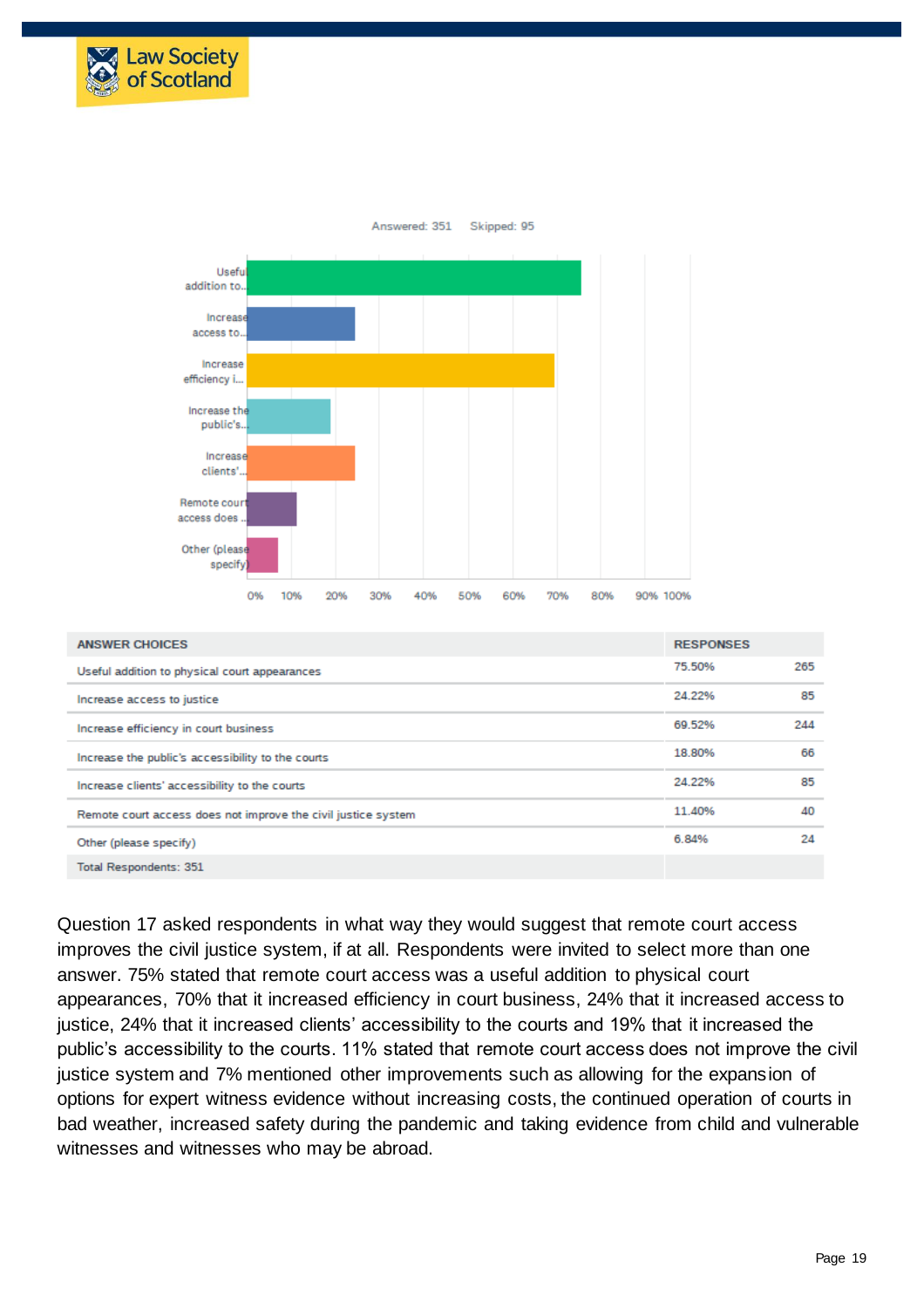

## **Q18 In what way do you think that remote courts by way of increased use of technology have had detrimental effect on the civil justice system? (Please select all which apply.)**



| <b>ANSWER CHOICES</b>                                                                                           | <b>RESPONSES</b> |     |
|-----------------------------------------------------------------------------------------------------------------|------------------|-----|
| None of the above                                                                                               | 8.81%            | 31  |
| More written submissions are required in advance                                                                | 41.19%           | 145 |
| Consequent additional expense is incurred in having to purchase/upgrade my existing technology                  | 17.90%           | 63  |
| It is more difficult to make an oral submission before the court in remote proceedings                          | 30.97%           | 109 |
| Examination and cross-examination of witnesses is more difficult in remote proceedings                          | 70.17%           | 247 |
| The credibility and reliability of witnesses is harder for the judge/sheriff to ascertain in remote proceedings | 73.86%           | 260 |
| There is an inconsistency of approach across the court/tribunal estate                                          | 59 09%           | 208 |
| Other (please specify)                                                                                          | 11 08%           | 39  |
| Total Respondents: 352                                                                                          |                  |     |

Question 18 asked in what way respondents thought that remote courts by way of increased use of technology had had a detrimental effect on the civil justice system. Respondents were invited to select more than one answer. 352 respondents answered. 74% stated that the credibility and reliability is harder for the judge/sheriff to ascertain in remote proceedings, 70% that examination and cross examination of witnesses is more difficult in remote proceedings, 59% that there is an inconsistency of approach in the court/tribunal estate, 41% that more written submissions are required in advance, 31% that it's more difficult to make an oral submission before the court in remote proceedings and 18% that there was consequent additional expense in having to upgrade existing technology. 9% stated none of the above and 11% stated other detrimental effects such as data protection issues around which productions witness have a right to access, general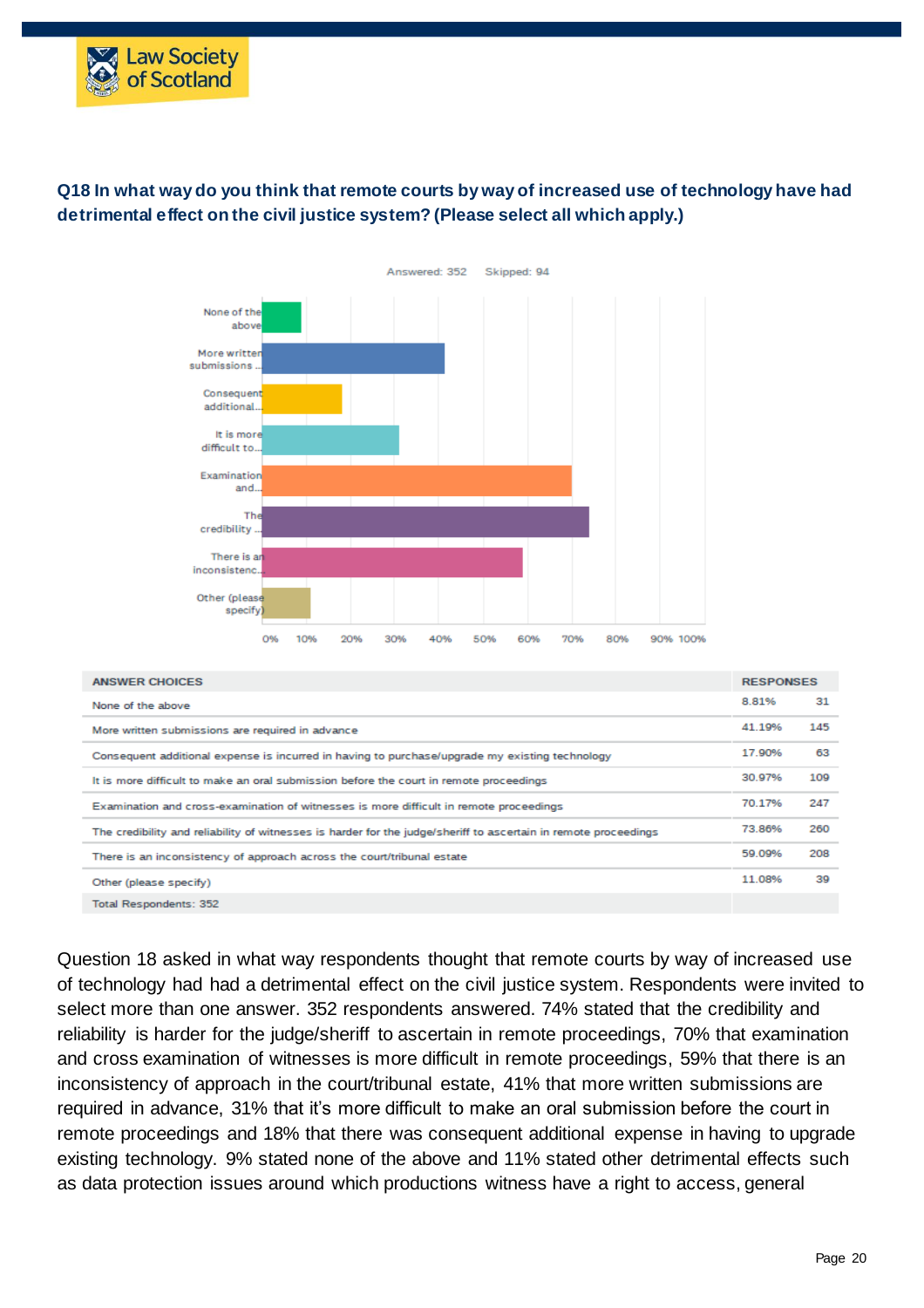

access to justice issues, particularly for party litigants and remote advocacy being more tiring (than a physical court appearance).



#### **Q19. After the Coronavirus pandemic would you like to continue with remote court hearings?**

Question 19 asked respondents if they would like to continue with remote court hearings after the pandemic. 353 respondents answered. 277 (78%) answered yes and 76 (22%) answered no.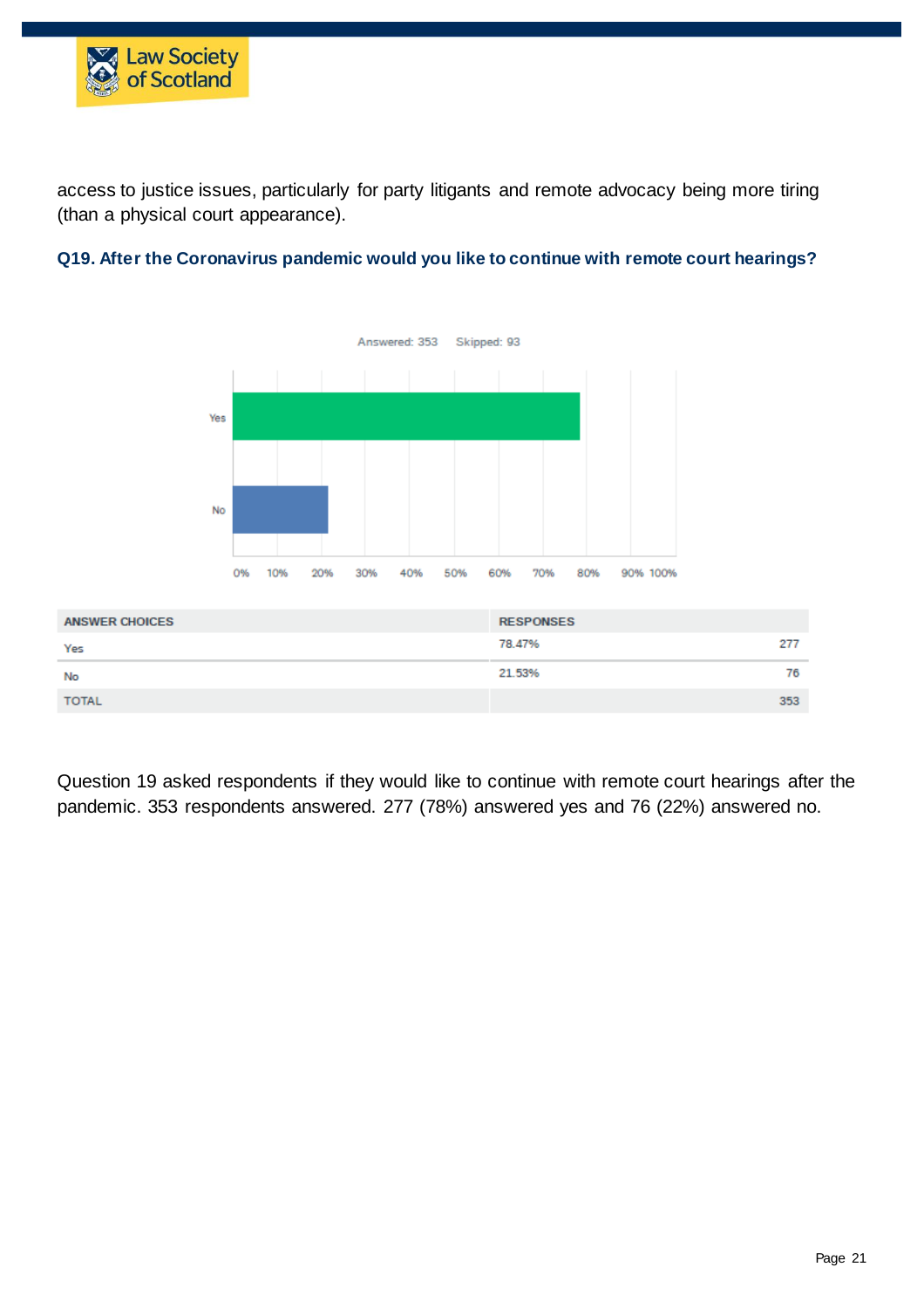

## **Q20. Which aspects of civil court procedure would you like to see continue remotely? (Please select all which apply.)**



Question 20 asked respondents which aspects of civil court procedure would they like to continue remotely. They were invited to select more than one response.274 respondents answered. Almost all respondents, 271 (99%) stated procedural hearings, 43% first instance debates, 31% appeals, 13% proofs and 12% evidential hearings. From the 17% who opted for other aspects, child welfare hearings, opposed motions, child protection orders and adults with incapacity hearings were mentioned.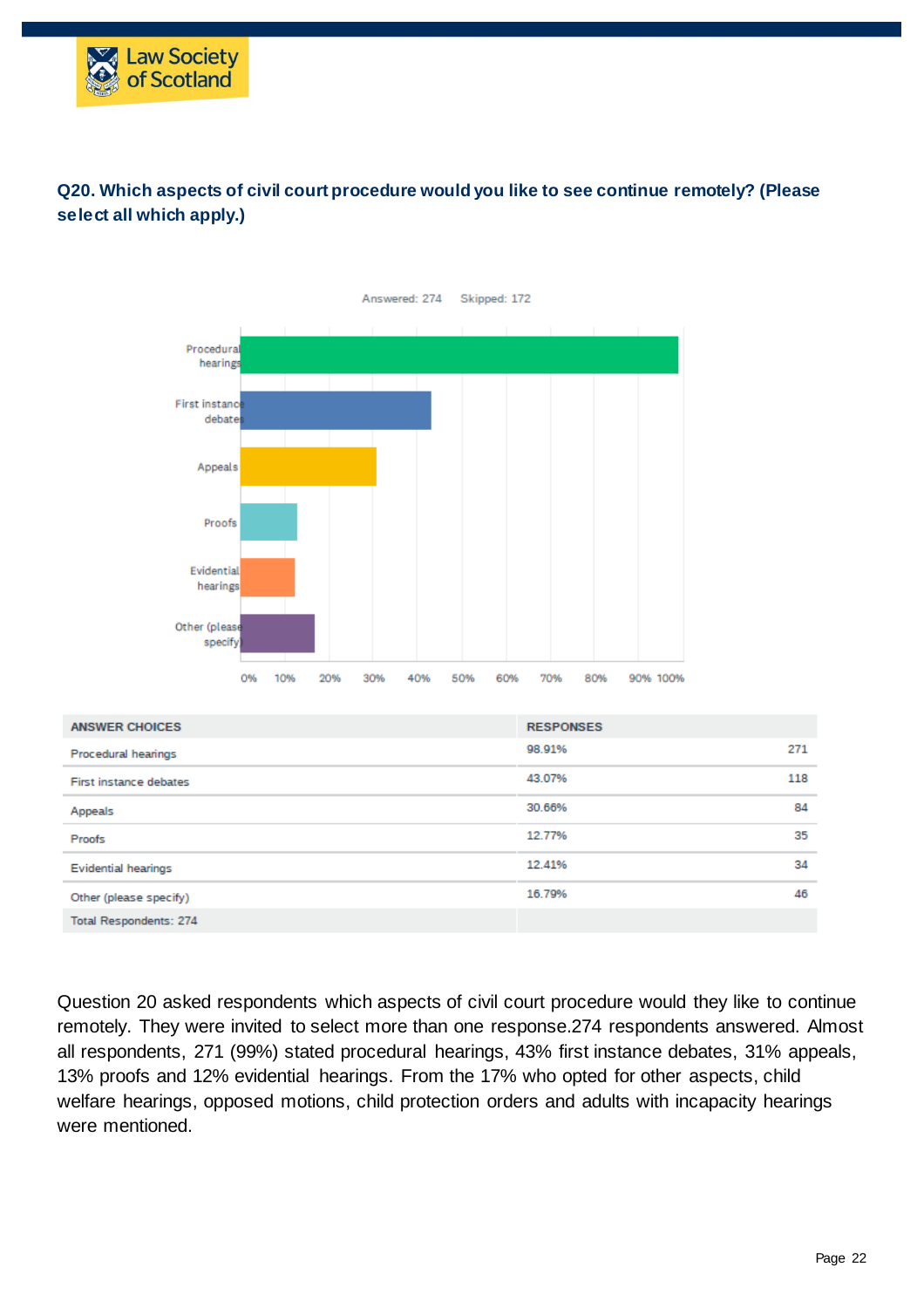



## **Q21 Why would you not like to continue with remote court hearings? (Please select all which apply.)**

Question 21 asked respondents why they would not like to continue with remote court hearings and were invited to select more than one response. 76 respondents answered this question. 59 (78%) stated that their clients' interests were at a disadvantage, 68 (89%) stated that they find it difficult to effectively participate due to practical issues such as examination and cross examination of witnesses, 38 (50%) that they find it difficult to effectively participate due to technological issues such as connectivity and 21 (28%) referred to other reasons such as clients being less able to understand remote procedure, lack of ability to discuss and negotiate (with other parties) prior to a hearing, there being no substitute for in person hearings, and again the lack of formality.

However, this question has a very low response rate of only 76 respondents who indicated a reason as to why they would not like remote courts to continue. This should be considered in the context of the 277 respondents who, in answer to question 19 above, indicated that they would like remote courts to continue and the 274 respondents who answered question 20 by indicating the aspects of civil court procedure which they would like to continue.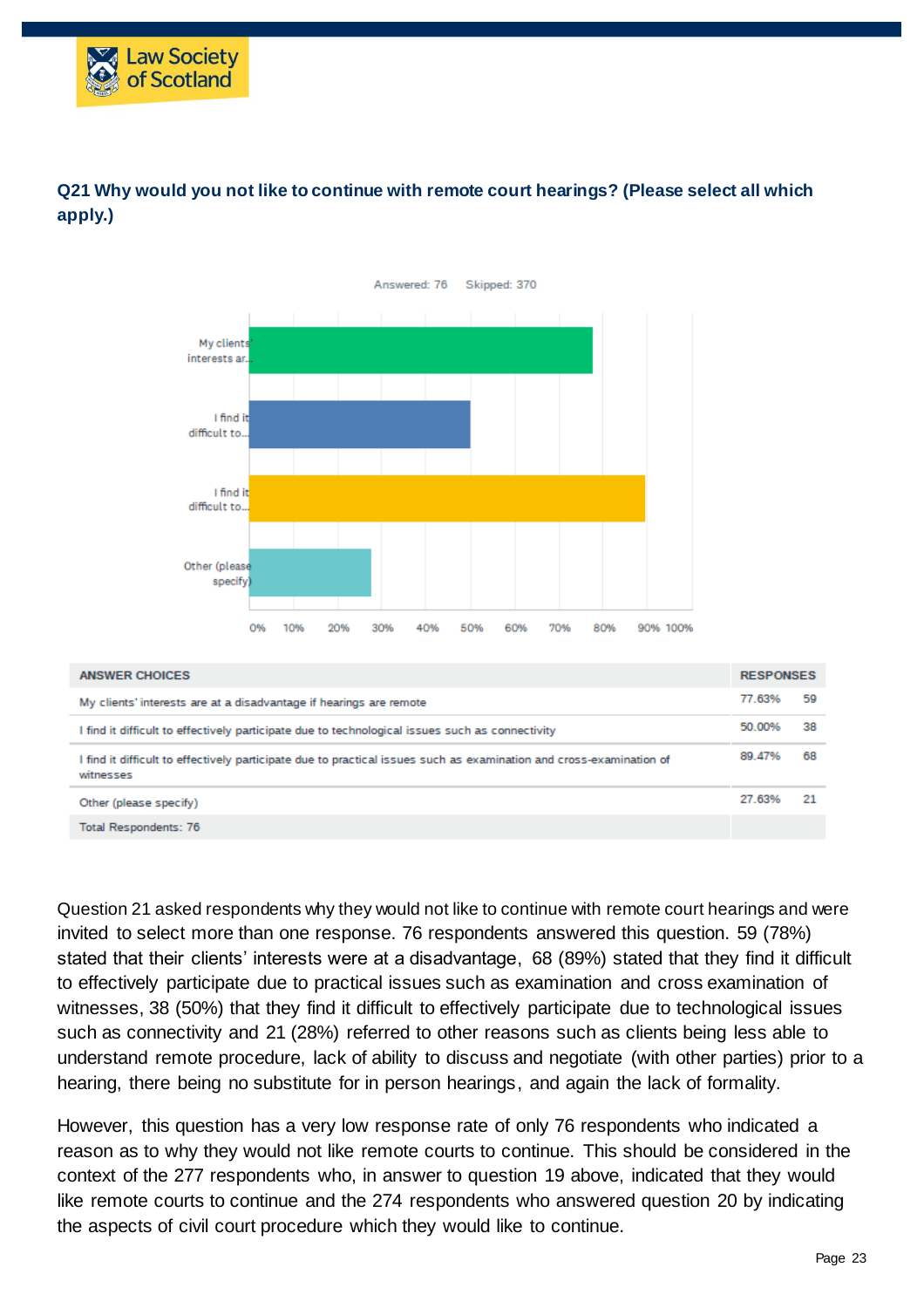

# **Annex**

- 1. What is your IMIS number? (This is the membership record number which appears as part of your username for logging in to our website and is listed on your practising certificate.)
- 2. What is the size of the legal team in your firm/organisation, including solicitors, paralegals and trainee solicitors?
- 3. Which sector do you work in?
- 4. In which sheriffdom do you principally appear in court?
- 5. Which of the following best describes your position in your firm/organisation?
- 6. Are you a solicitor advocate with rights of audience in the Court of Session?
- 7. Which of the following age brackets do you fall into?
- 8. On the basis that you cannot appear in court in person, what is your preferred method of remote appearance?
- 9. Which of the following present you with difficulties with the technology required for remote appearance? (Please select all which apply.)
- 10. What other practical difficulties do you experience with remote court appearances? (Please select all which apply.)
- 11. In your experience are remote hearings approached in a consistent way in different courts?
- 12. What are the benefits, if any, of using technology in relation to remote civil courts? (Please select all which apply.)
- 13. Which aspects, if any, of civil court procedure do you think work particularly well remotely? (Please select all which apply)
- 14. Please use this space to provide reasons for your answer to the previous question:
- 15. Which aspects, if any, of civil court procedure do you think do not work at all well remotely? (Please select all that apply.)
- 16. Please use this space to provide reasons for your answer to the previous question:
- 17. In what way would you suggest that remote court access improves the civil justice system, if at all? (Please select all which apply.)
- 18. In what way do you think that remote courts by way of increased use of technology have had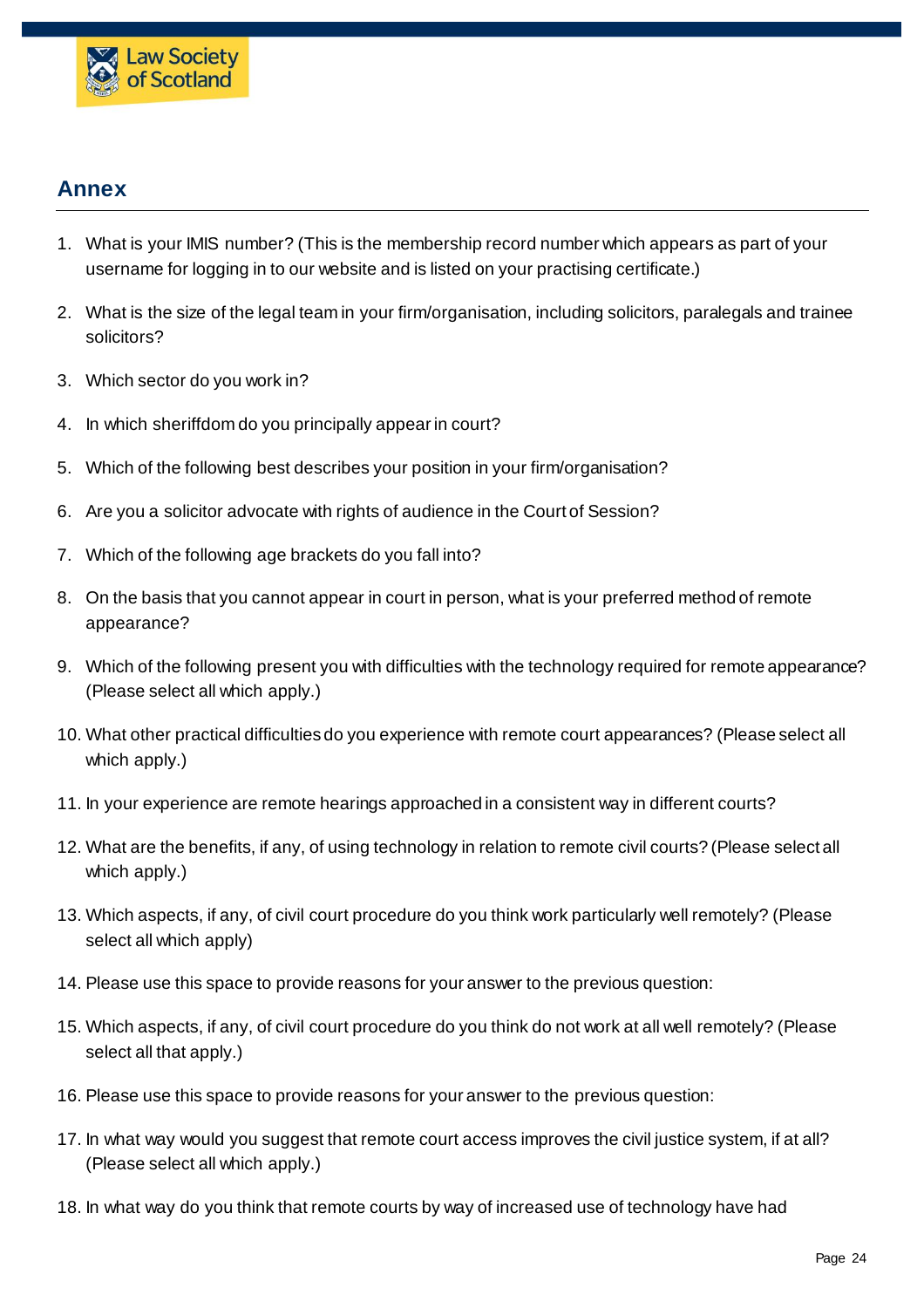

detrimental effect on the civil justice system? (Please select all which apply.)

- 19. After the Coronavirus pandemic would you like to continue with remote court hearings?
- 20. Which aspects of civil court procedure would you like to see continue remotely? (Please select all which apply.)
- 21. Why would you not like to continue with remote court hearings? (Please select all which apply.)